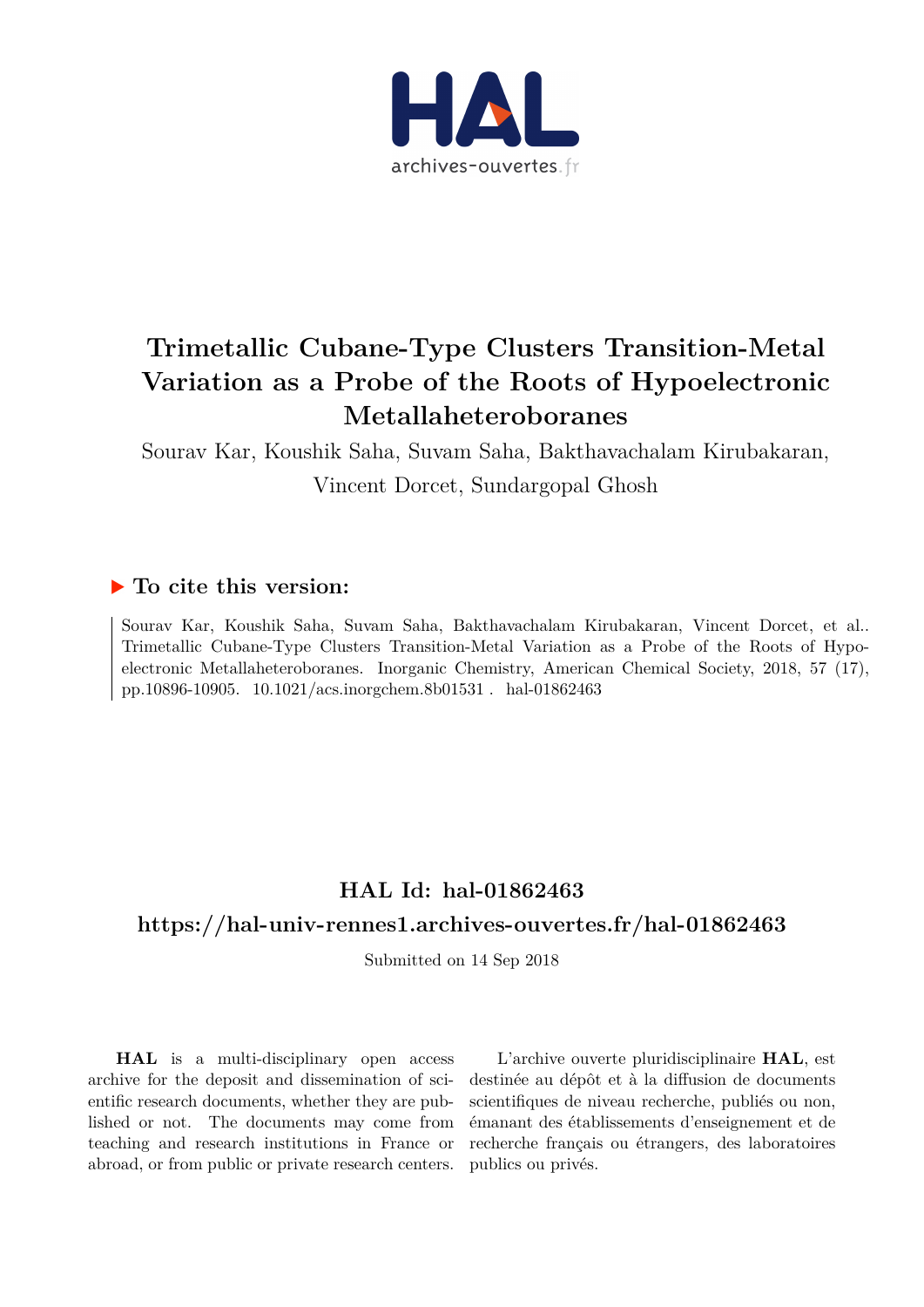# Trimetallic Cubane-type Clusters: Transition metal Variation as a Probe of the Roots of Hypoelectronic Metallaheteroboranes

*Sourav Kar,† Koushik Saha,† Suvam Saha, † Bakthavachalam [Kirubakaran,](https://pubs.acs.org/author/Kirubakaran%2C+Bakthavachalam) † Vincent Dorcet‡ and Sundargopal Ghosh\*,†*

† Department of Chemistry, Indian Institute of Technology Madras, Chennai 600036, India. Tel: +91 44-22574230; Fax: +91 44-22574202; E-mail: [sghosh@iitm.ac.in](mailto:sghosh@iitm.ac.in)

‡ Institut des Sciences Chimiques de Rennes, UMR 6226 CNRS-Ecole Nationale Supérieure de Chimie de Rennes-Université de Rennes 1, F-35042 Rennes Cedex, France. E-mail: vincent.dorcet@univ-rennes1.fr

Keywords: metallaheteroborane, adamantane, thioborate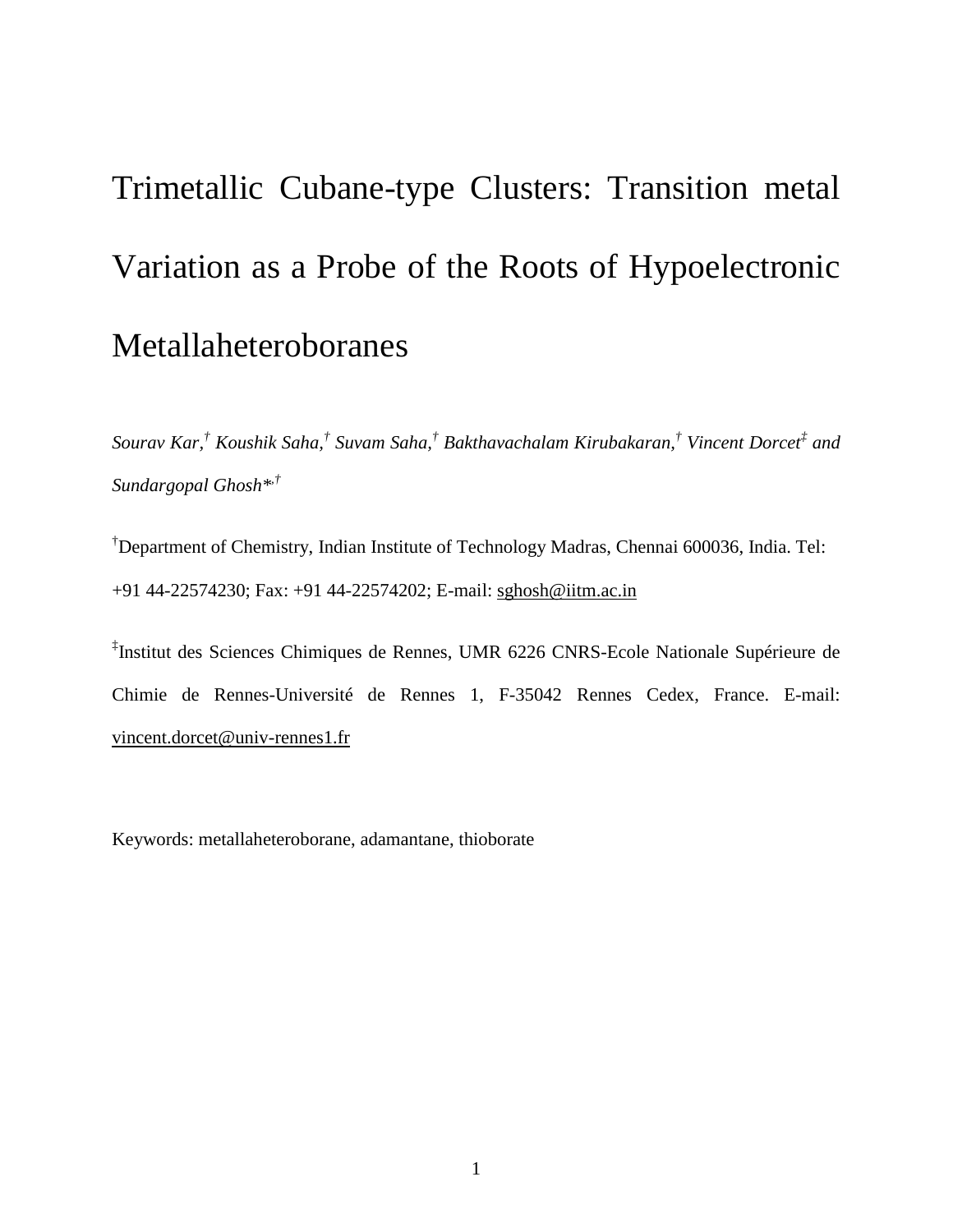#### ABSTRACT

In an effort to synthesize the chalcogen-rich metallaheteroborane clusters of group 5 metals, thermolysis of  $[Cp^*TaCl_4]$  ( $Cp^* = \eta^5-C_5Me_5$ ) with thioborate ligand Li $[BH_2S_3]$  was carried out that afforded trimetallic clusters  $[(Cp*Ta)_{3}(\mu-S)_{3}(\mu-S)_{3}B(R)]$ , **1-3** (**1**: R = H, **2**: R = SH, and **3**:  $R = Cl$ ). Clusters 1, 2 and 3 are illustrious examples of cubane-type organotantalum sulfido clusters in which one of the vertices of the cubane is missing. In parallel to the formation of **1**-**3**, the reaction also yielded tetrametallic sulfido cluster  $[(Cp*Ta)_{4}(\mu-S)_{6}(\mu_{3}-S)(\mu_{4}-O)]$ , **6**, having an adamantane core structure. Compound 6 is one of the rarest examples containing  $\mu_4$ –oxo unit with heavier early transition metal i.e. tantalum. In an effort to isolate selenium analogues of clusters **1-3**, we have isolated the trimetallic cluster  $[(Cp*Ta)_{3}(\mu-Se)_{3}(\mu-Se)_{3}B(H)]$ , **4** from the thermolytic reaction of  $[Cp^*TaCl_4]$  and  $Li[BH_2Se_3]$ . In contrast, the thermolysis of  $[Cp^*TaCl_4]$ with Li[BH<sub>2</sub>Te<sub>3</sub>] under the same reaction conditions yielded tantalum telluride complex  $[(Cp*Ta)_{2}(\mu-Te)_{2}]$ , **5**. Compounds **1-4** are hypo-electronic clusters with an electron count of 50 cve (cve = cluster valence electrons). All these compounds have been characterized by the  ${}^{1}H$ ,  $^{11}B(^{1}H)$ ,  $^{13}C(^{1}H)$  NMR spectroscopy, IR spectroscopy, mass spectrometry and single crystal Xray crystallography. The density functional theory (DFT) calculations were also carried out to provide insight into the bonding and electronic structures of these molecules.

#### INTRODUCTION

Transition-metal-boron chemistry, comprehending a wide range of structural diversities with higher nuclearity metallaborane clusters to complexes with single boron, has sustained to gain continuous interest.<sup>1,2</sup> In this regard, single boron-metal-chalcogen clusters are advancing in the rapidly growing metallaheteroboranes family, mostly due to their intriguing structure and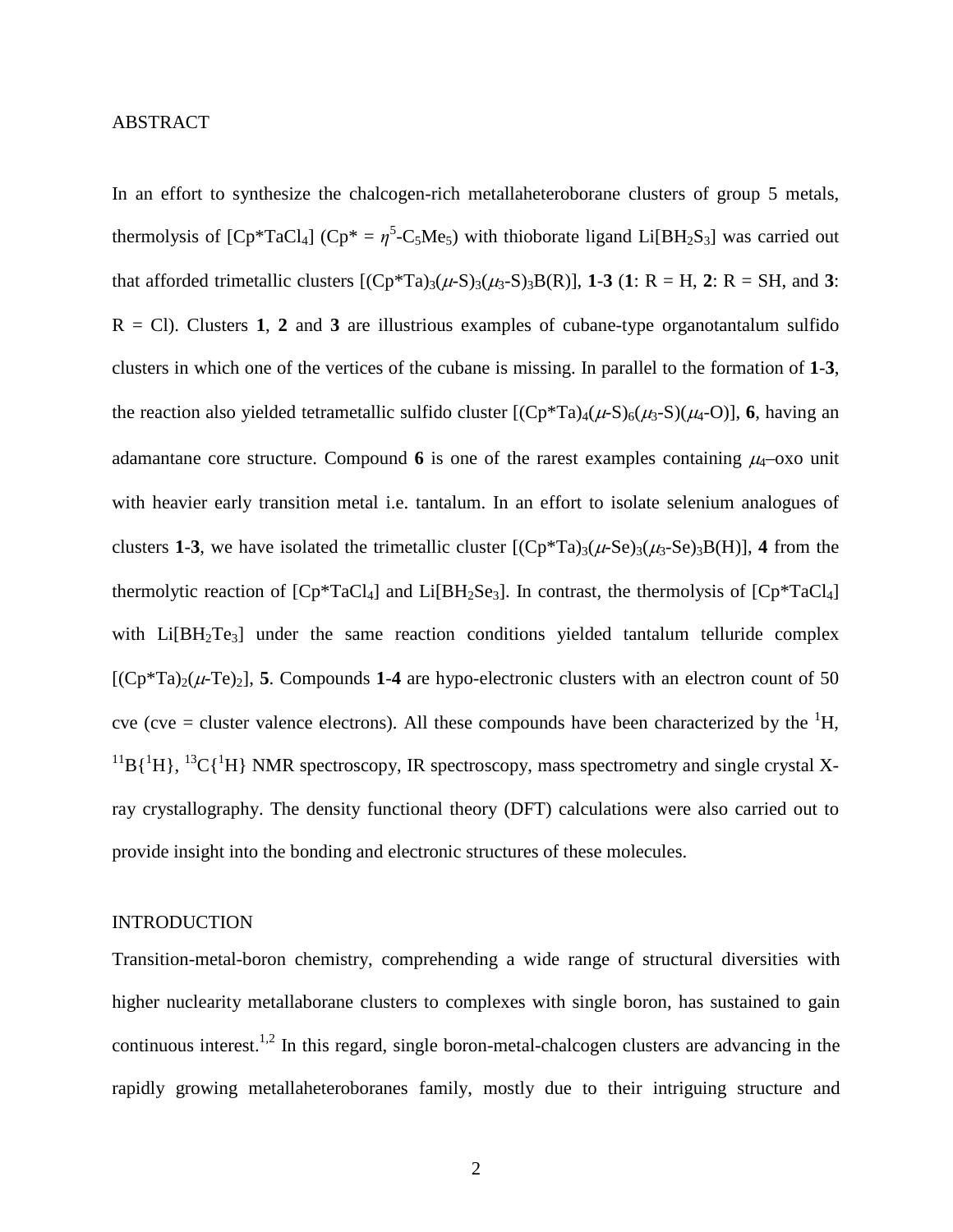bonding. The chemistry of transition metal complexes with main group elements<sup>3</sup> particularly with chalcogen ligands is of substantial importance due to their widespread use in the preparation of advanced materials<sup>4a-c</sup> and industrial catalysis.<sup>4d,e</sup> These complexes also play a significant role in the activity of metalloproteins in enzymatic catalytic cycle.<sup>5</sup> The homo and heterometallic sulfido complexes with wide range of substrates are well documented in the literature.<sup>6-13</sup> For example,  $[(C_5H_4CH_3)_2V_2S_5]$ ,<sup>14a</sup>  $[(CpCr)_2S(S-t-Bu)_2]$ ,<sup>14b</sup>  $[Fe_2S_2(CO)_6]$ ,<sup>15a</sup>  $[Mn_2(CO)_7(\mu-S_2)]$ ,<sup>15b</sup> [Cp<sub>2</sub>TiE<sub>5</sub>] (E = S or Se),<sup>16</sup> and [Cp<sup>\*</sup><sub>2</sub>Mo<sub>2</sub>S<sub>4</sub>]<sup>17</sup> have been involved in many organic synthesis, assembly of uncommon mixed-metal clusters and used as hydrogenation catalysts.



**Chart 1.** Metal and chalcogen-rich metallaheteroborane cubane-type clusters with one missing vertex (only the core geometry of **II** and **1-4** are shown for clarity).

In contrast, thioborates are not regularly seen in the coordination sphere of transition metals, mostly due to the lack of synthetic routes. However, after the discovery of tetrathioborate containing complex,  $[\{Cp^+Nb\}_3(\mu-S)_3(B(SH)]$  by Wachter, an investigation of related vanadium and tantalum systems became of interest.<sup>18</sup> Although, the geometry of this tetrathioborate niobium complex was not fully defined, it may be considered as a cubane-type cluster having a  $M_3E_4$  core. Cubane is a very well-known framework in the field of organometallic chemistry that has been used as model in various biological and industrial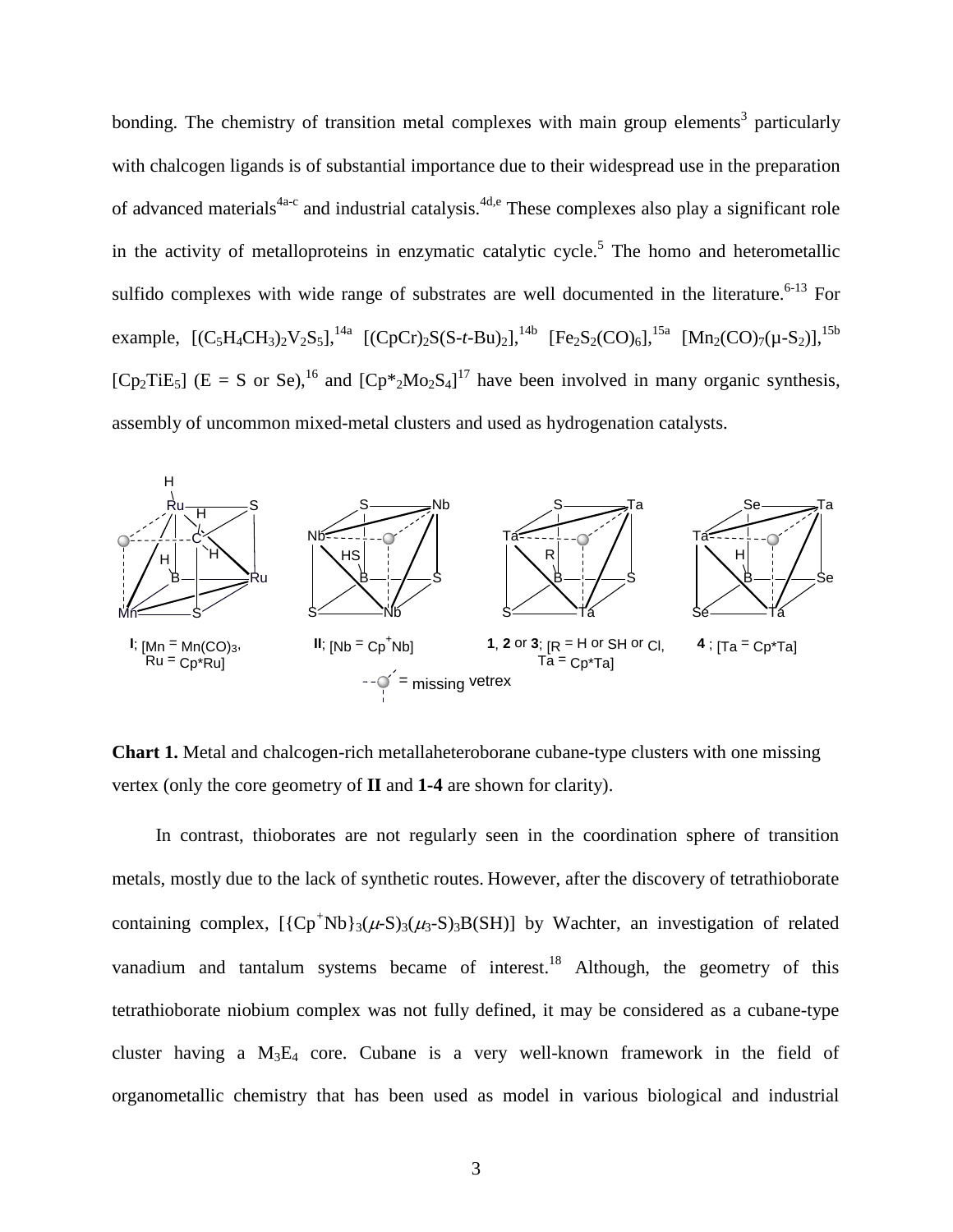process.19-20 There are not many incomplete cubane-type clusters known, however, recently, our group reported a cubane-type cluster  $[(Cp*Ru)<sub>2</sub>Mn(CO)<sub>3</sub>BH<sub>2</sub>(CS<sub>2</sub>H<sub>2</sub>)]$  which contains  $M<sub>3</sub>E<sub>4</sub>$ core.<sup>21</sup> Although in 1997, Tatsumi isolated and structurally characterized the trithioborate complex  $[(Cp*Ta)_{3}(\mu-S)_{3}(\mu-S)_{3}B(H)]$ , **1** using two steps synthetic route, the chemistry was not explored with heavier chalcogen elements.<sup>22</sup> Upon careful analysis of the single crystal X-ray structure of 1, we assumed that the Ta<sub>3</sub> framework in 1 is stabilized by trithioborate  $(BHS_3^-)$ ligand. As a result, we introduced a simple and accessible synthetic route i.e. reaction of  $[CP^*TaCl_4]$  with trichalcogenoborate  $Li[BH_2E_3]$ ,  $2^{3-25}$  (E = S or Se or Te). Herein, we report the isolation and structural elucidation of various chalcogen-stabilized metallaheteroboranes that show rare cubane-type clusters. In addition, theoretical calculations have established the stability and bonding of the new metallaheteroborane clusters.

#### RESULTS AND DISCUSSION

**Reaction of**  $[CP^*TaCl_4]$  **with**  $Li[BH_2E_3]$  **(** $E = S$  **or Se or Te). As shown in the Scheme 1,** thermolysis of  $[Cp^*TaCl_4]$  with four equivalents of Li $[BH_2E_3]$  (E = S or Se) (prepared from the low temperature reaction of [LiBH4.THF] and chalcogen powders) resulted in the formation of  $[(Cp*Ta)_{3}(\mu-E)_{3}(\mu_{3}-E)_{3}B(R)]$ ,  $(1: E = S, R = H; 2: E = S, R = SH; 3: E = S, R = Cl and 4: E = Se,$  $R = H$ ). The <sup>11</sup>B{<sup>1</sup>H} NMR spectra of 1-4 show single resonance appeared each at  $\delta = 0.3, 1.2$ , 5.6 and -11.2 ppm respectively. The  ${}^{13}C[{^1}H]$  and  ${}^{1}H$  NMR spectra suggest the presence of symmetry in 1-4 with respect to the Cp<sup>\*</sup> ligands. In addition, <sup>1</sup>H NMR chemical shifts at  $\delta = 4.74$ and 4.71 ppm confirmed the presence of a terminal B-H proton for compounds **1** and **4** respectively. Furthermore, the presence of terminal B-H proton for **4** and S-H proton for **2** were confirmed by IR spectroscopy. The single crystal X-ray diffraction analyses were carried out to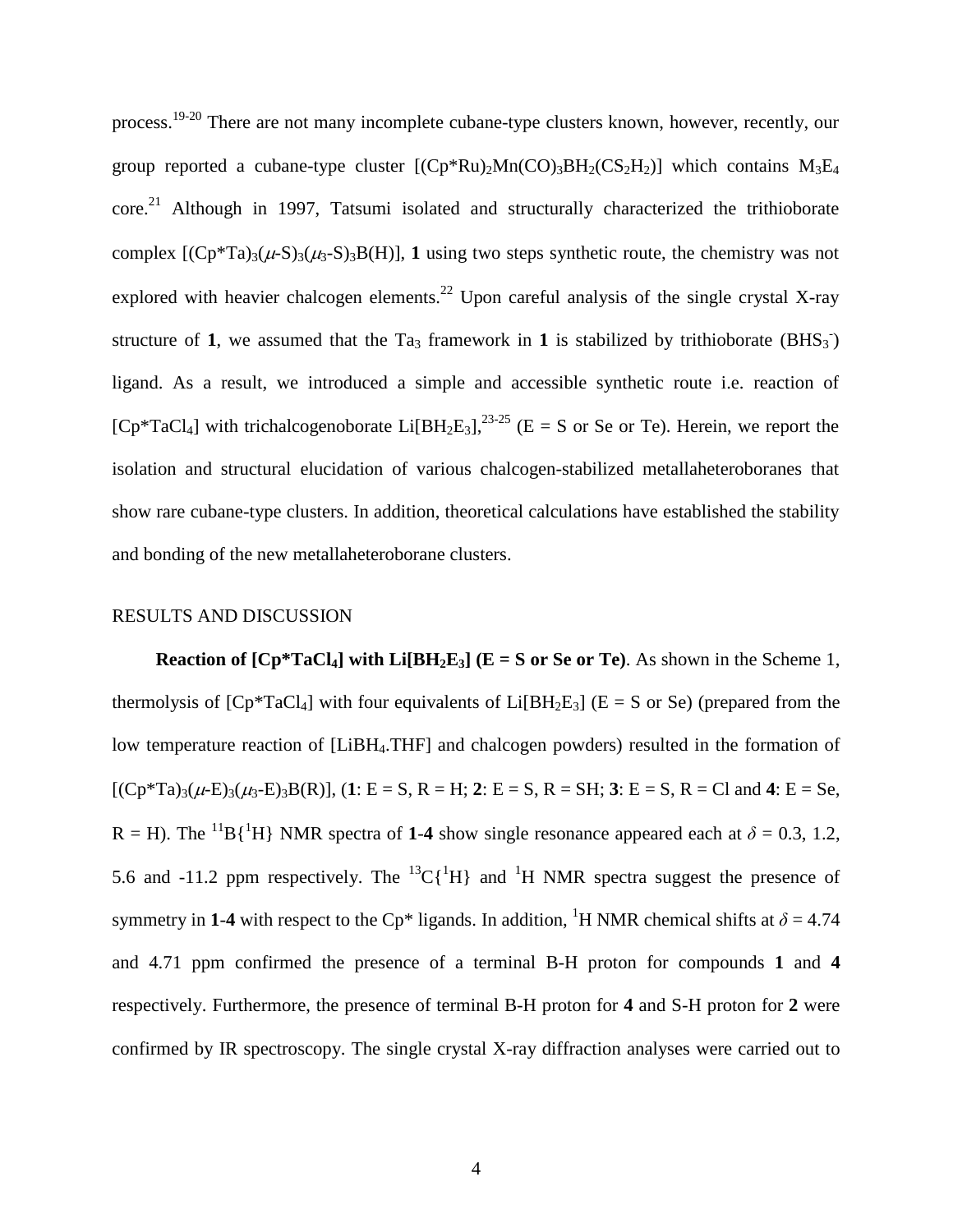endorse the spectroscopic assignments and to conclude the solid-state X-ray structures of compounds **1**-**4**.



**Scheme 1.** Synthesis of chalcogen-rich tantallaboranes (**1-4**) and inorganic adamantane type cluster (**6**) ( $\mu$ -S in clusters **1**, **2** and **3**, and  $\mu$ -Se in **4** are not shown for clarity; **Ta** = Cp<sup>\*</sup>Ta).

The solid-state X-ray structure analysis of **1**-**4** shows that these molecules consist of an equilateral Ta<sub>3</sub> triangular core and the edges of the Ta<sub>3</sub>-triangle are bridged by six monosulfide (for **1**, **2** and **3**) and monoselenide (for **4**) atoms. In case of **1**, **2** and **3**, three sulfide units are capped by  ${B(H)}$ ,  ${B(SH)}$  and  ${B(CI)}$  fragments respectively. Three selenide units are bridged by {B(H)} fragment in **4**. The mean B-S and B-Se bond distances are comparable with the distance observed in  $BE_3R$  ( $E = S$  or  $Se$ ) tetrahedron. The existence of compounds 1-3 and 4 permits a structural and spectroscopic comparison with other cubane-type clusters containing different chalcogenoborate ligands (Table 1). It is interesting to note that the clusters in which the boron atom is coordinated to heavier chalcogen atoms i.e. selenium, the  $^{11}B$  chemical shift appeared at upfield region compared to its sulfur analogue. Note that, Tatsumi reported compound **1** with low yield and the authors faced some difficulties in detecting the proton bound to boron in <sup>1</sup> H NMR spectrum. Having isolated **1** in good yield, we were able to reinvestigate the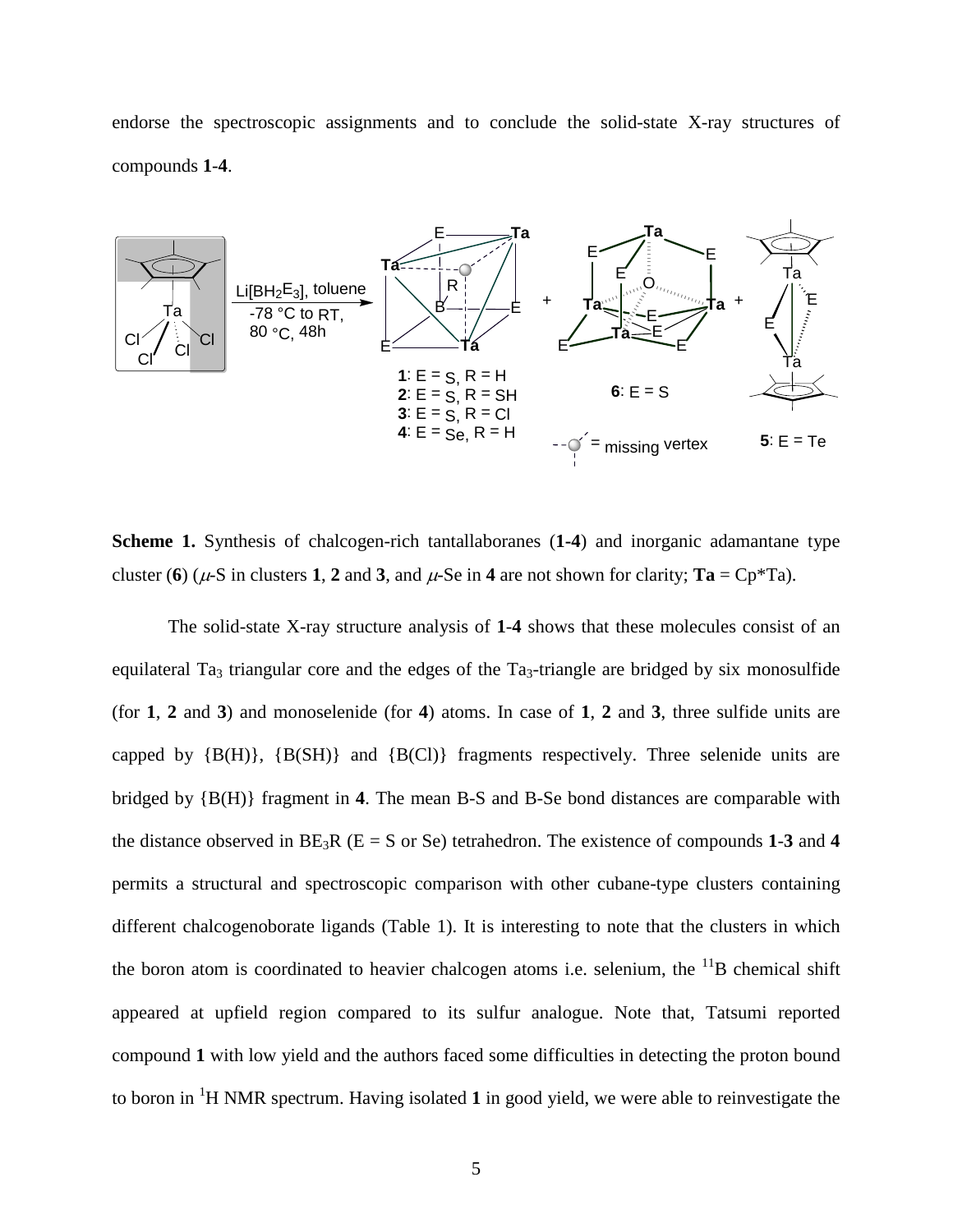spectroscopic characterizations. The  ${}^{1}H$  chemical shift for the proton bound to boron appeared at  $\delta$  = 4.74 ppm. Further, the <sup>11</sup>B{<sup>1</sup>H} NMR spectrum revealed a peak at  $\delta$  = 0.3 ppm, which is very downfield shifted as compared to the <sup>11</sup>B chemical shift reported by Tatsumi ( $\delta$  = -21.3 ppm).

As shown in Figure 1, the geometries of **1**-**4** can be considered as cubane-type clusters with a missing vertex. According to wade's rules, the stable electron count for a  $M_4E_4$  type cubane is  $(15 \times 4 + 5 \times 4) = 80$ , in which there is no M-M or M-E bond present along the diagonals of the cube. The presence of M-M or M-E bonds alter the cluster electron counts, for example, each successive loss or gain of 2 electrons are supplemented by the formation or breaking of M-M/M- E bond respectively.<sup>1a</sup> Earlier, Kennedy and his coworkers<sup>26</sup> proposed the cluster electron counts for the cubanes  $[(CpNi)_4B_4H_4]^{27}$  and  $[(Cp*Ru)_3(\mu_3-CO)Co(CO)_2B_3H_3]^{28}$ as 68 and 60 with two and six metal–metal bonds respectively. Cubane cluster  $[(Cp*Ru)<sub>3</sub>(\mu<sub>3</sub>-1)]$  $CO$ ) $Co(CO)_{2}B_{3}H_{3}$ ] can also be described as tetracapped tetrahedron. Earlier, from our group we have reported a  $M_3E_4$  type of

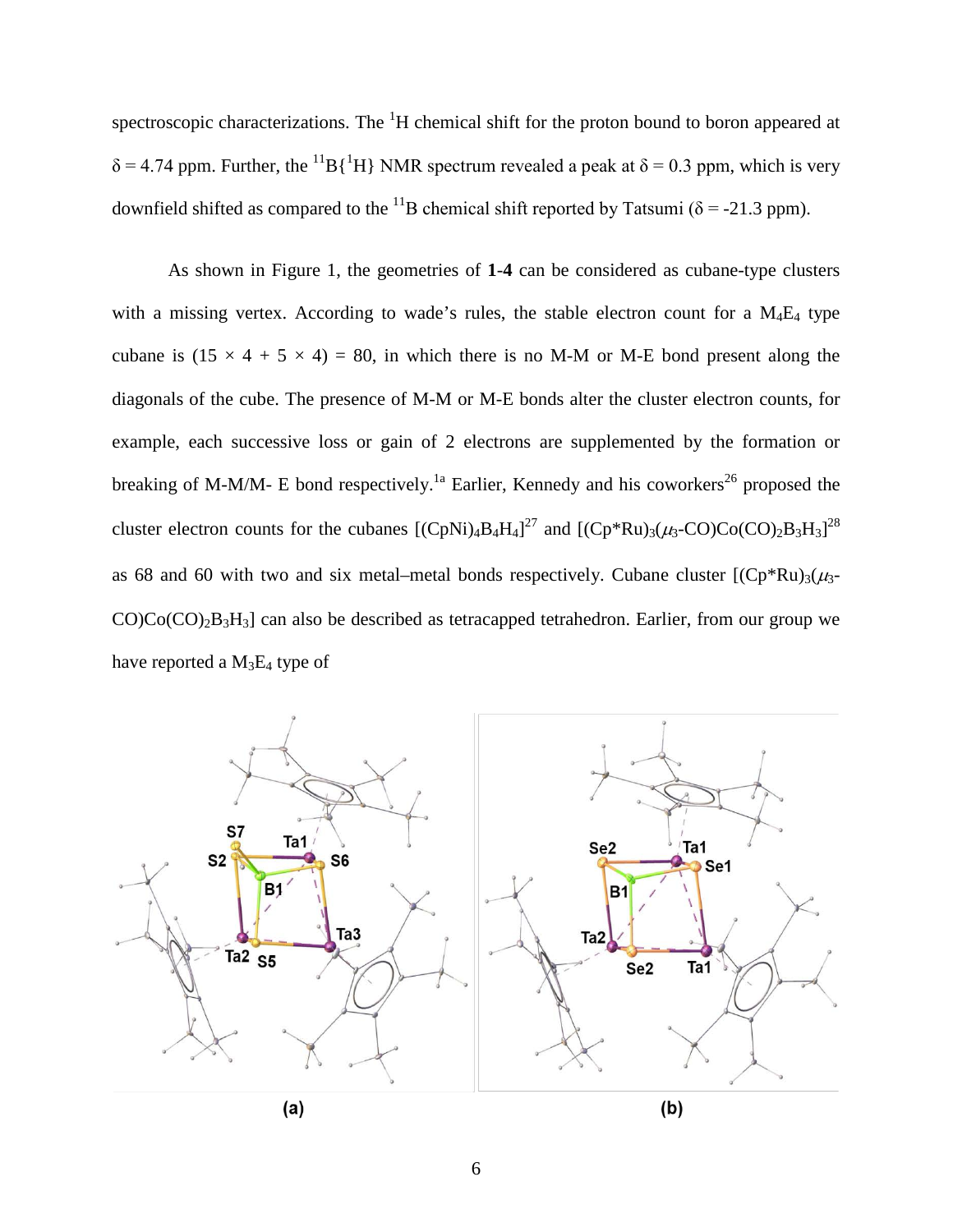**Figure 1.** Molecular structures and labeling diagrams of **2** (a) and **4** (b). Selected bond lengths (Å) and angles (°): **2**: Ta1-Ta3 3.0974(6), Ta1-Ta2 3.1153(6), Ta2-Ta3 3.1054(7), B1-S6 1.899(16), B1-S7 1.854(15), Ta1-Ta3-Ta2 60.296(15), Ta3-Ta2-Ta1 59.725(15), S6-B1-S2 104.3(7), Ta2-S5-Ta3 75.57(8); **4**: Ta1-Ta2 3.213(2), Ta1-Ta2 3.2376(19), Ta1-Ta1 3.213(2), B1-Se1 2.02(5), B1-Se2 2.12(4), Ta1-Ta1-Ta2 60.25(2), Ta2-Se2-Ta1 74.76(8).

**Table 1.** Selected structural parameters and spectroscopic data of chalcogen-rich cubane-type clusters of group 5 metals.

| Compounds                                                        | Av $d_{M-M}$<br>$[\text{in }\AA]$                       | Av $d_{E-B}$<br>$[\text{in }\AA]$                      | $^{11}B$ { <sup>1</sup> H} NMR<br>(in ppm)          | Reference                    |
|------------------------------------------------------------------|---------------------------------------------------------|--------------------------------------------------------|-----------------------------------------------------|------------------------------|
| Nb<br>S<br>Nб<br>HS<br>Ë                                         | 3.157                                                   | 1.929                                                  | 1.9                                                 | 18                           |
| $[Nb = Cp^+Nb]$<br>$Cp^+ = \eta^5 - C_5Me_4Et$                   |                                                         |                                                        |                                                     |                              |
| Га<br>Tá<br>$\mathsf R$                                          | 3.098 $(R = H)$<br>$3.106$ (R = SH)<br>3.094 $(R = Cl)$ | $2.02 (R = H)$<br>$1.926$ (R = SH)<br>1.949 $(R = Cl)$ | $-21.3$ (R = H)<br>1.2 $(R = SH)$<br>5.6 $(R = Cl)$ | 22<br>this work<br>this work |
| $[Ta=Cp^*Ta]$<br>$R = H(1)$ or SH(2) or Cl(3)                    |                                                         |                                                        |                                                     |                              |
| Se-<br>Tа<br>Tá:<br>H<br>B<br>Se<br>Sé<br>а<br>$[Ta = Cp^*Ta]$ 4 | 3.229                                                   | 2.085                                                  | $-11.2$                                             | this work                    |

Av = Average,  $E = \mu_3$ -chalcogen atom  $\circ$  = missing vertex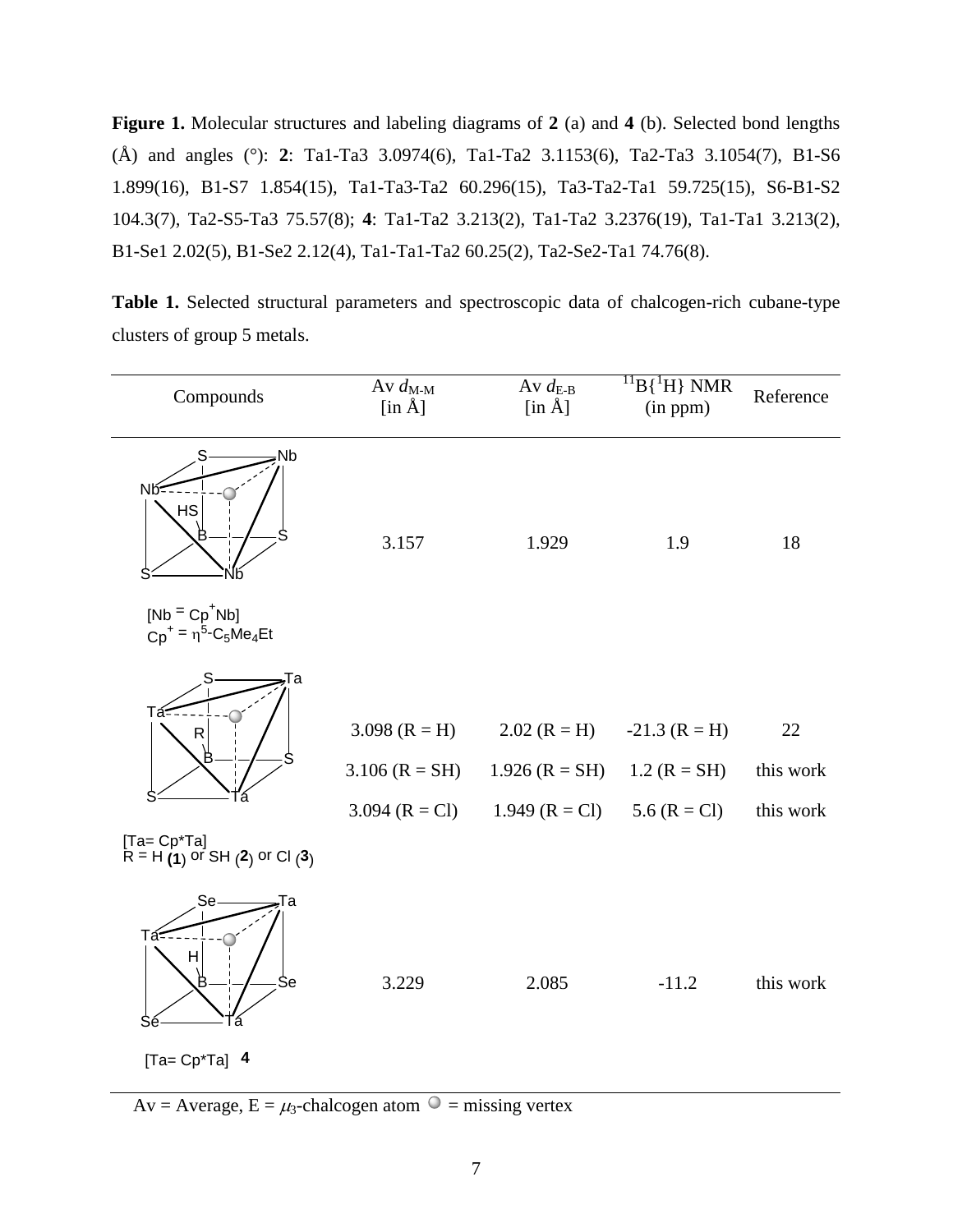cubane cluster,  $[(Cp*Ru)<sub>2</sub>Mn(CO)<sub>3</sub>BH<sub>2</sub>(CS<sub>2</sub>H<sub>2</sub>)]$  that can be derived from  $M<sub>4</sub>E<sub>4</sub>$  by removing one metal vertex. As one transition metal vertex is missing and three M–M bonds are present, total valence electron count for this molecule should be  $\{80 - 18 - (3 \times 2)\} = 56$ , however the actual electron count is 54. Similarly, for molecule [(Cp<sup>+</sup>Nb)<sub>3</sub>BHS<sub>7</sub>], reported by Wachter, consists of 50 cve. The metal sulfido and selenido clusters,  $Ta_3S_3B$  or  $Ta_3Se_3B$  (1-4), can very well be related with [(Cp*<sup>+</sup>* Nb)2BHS7]. Clusters **1**-**4** also consist 50 cve, which is 6 electrons short of the regular one (if we apply Kennedy's Scheme). Thus, these cubane-type clusters, having a missing vertex, can be defined as hypo-electronic clusters.

To get insight into the structure and bonding of **1-4**, computational analyses on the ground of DFT (Density Functional Theory)<sup>29</sup> at PBE0/Def2-SVP level were carried out. The frontier molecular orbitals of 1-4 showed that the HOMO of 1-4 made of  $d_2^2$  orbitals of three Ta atoms and they are delocalized over three Ta atoms to form a  $Ta<sub>3</sub>$  triangular framework (Figures S26). The analyses further showed that the HOMO of **3** is further stabilized in contrast to others, which may be due to the presence of electronegative Cl atom attached to the boron. The energy gap between HOMO and LUMO of **1-4** indicate the stability of such hypo-electronic cubanetype clusters.

In an attempt to isolate the Te analogue of  $1-4$ , we explored the reactivity of  $Li[BH<sub>2</sub>Te<sub>3</sub>]$ with [Cp\*TaCl4] in toluene at 80 °C that resulted in the formation of compound **5**. Although the reaction yielded some very low yielded compounds, they were too less in amount and highly unstable to be isolated. Compound 5 was isolated as yellow solid. The  ${}^{1}H$  and  ${}^{13}C[{}^{1}H]$  NMR spectroscopic data displayed the presence of one  $Cp^*$  environment and the  ${}^{11}B\{{}^{1}H\}$  NMR showed no peak that excludes the formation of any metallaborane cluster. Finally, the solid state X-ray diffraction analysis on a suitable crystal of **5** was performed to elucidate the structure of **5**.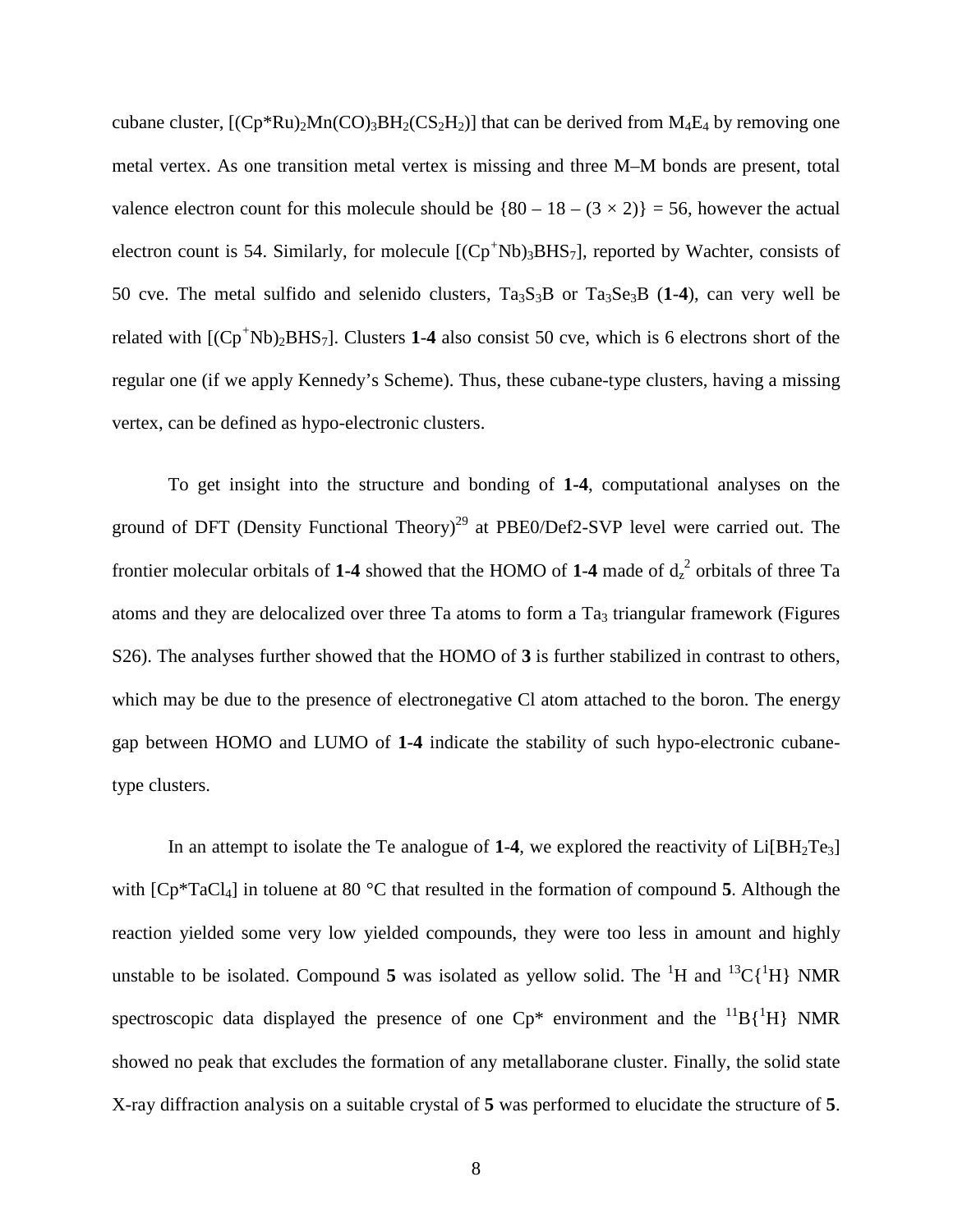As shown in Figure S4, the molecular structure of **5** can be described as two {Cp\*Ta} units held together by two  $\mu_2$ -bridging telluride ligands. Both the two Ta and Te atoms are not in same plane. Although, there are known examples of Te bridged Ta complex (such as **IV**, Chart 2), they were mostly characterized by NMR, IR spectroscopy and to the best of our knowledge no solidstate X-ray structures are known till date.<sup>30,31</sup>



**Chart 2.** Binuclear Ta complexes containing bridging chalcogen atoms.

Having failed to isolate the Te analogue of **1**, we were curious to examine their apparent stabilities  $(\mathbf{1}^{\text{Te}}, \text{Te})$  analogue of **1**). The calculated HOMO–LUMO gap for  $\mathbf{1}^{\text{Te}}$  revealed that as one changes the chalcogen atom from S to Te, the apparent thermodynamic stability increases in the order **1Te** < **4** < **1**. These results have also been verified with the calculated natural charges on boron  $(q_B)$  and chalcogen atoms  $(q_E)$  (Table S1). The positive charge on boron converted to negative and goes more negative when chalcogen atoms are changed from S to Te. Whereas, the charge on chalcogen increases in the order  $S < Se < Te$ . The chalcogen atom donates its electron density to the boron, which is the sign of an increase in natural valence population at boron center and a decrease at chalcogen atom. This study indirectly suggests that the synthesis of the Te analogue is synthetically challenging.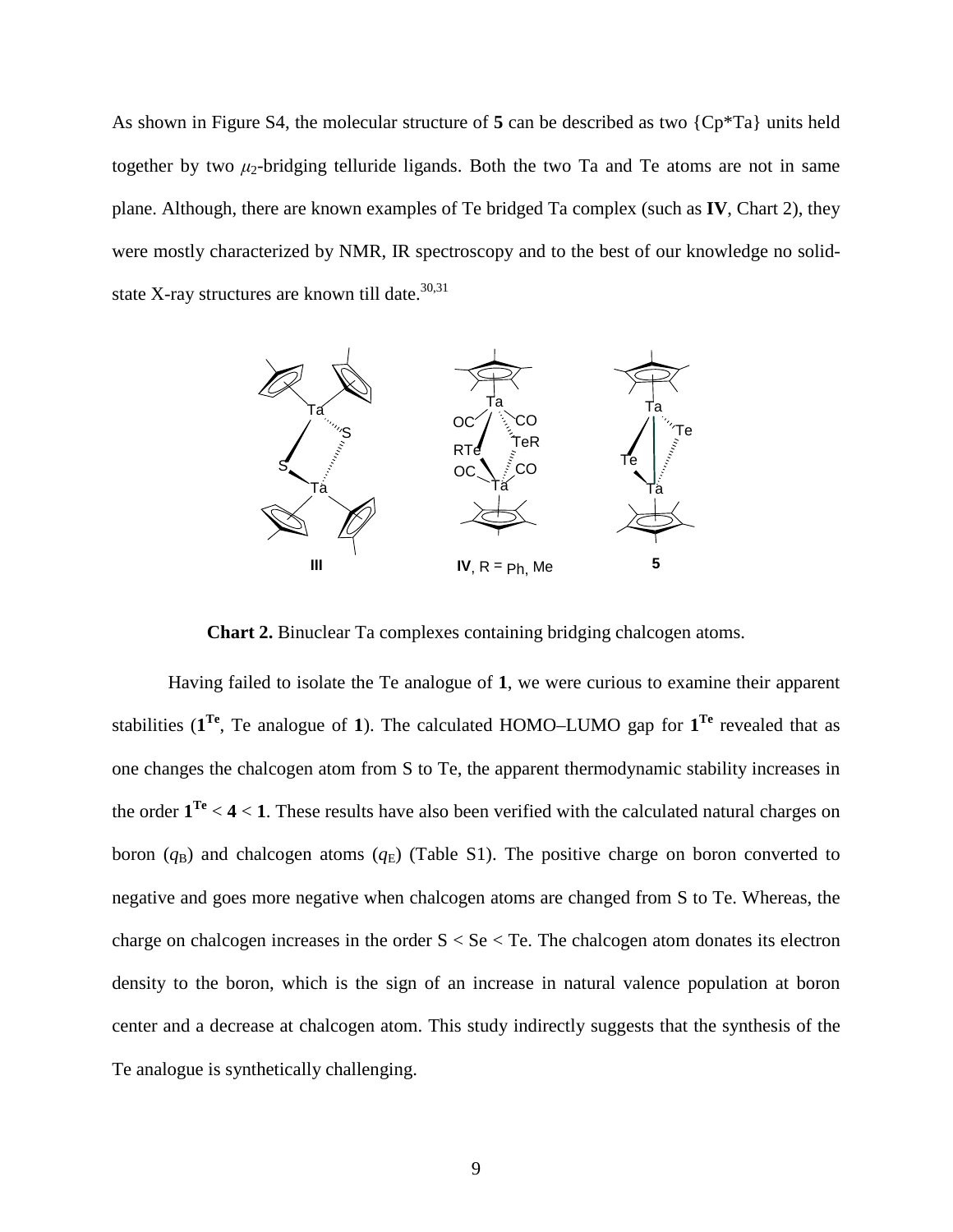#### **Tetrametallic** <sup>µ</sup>**4-oxo cluster, 6:**

As shown in the Scheme 1, along with the formation of  $1-3$ , thermolysis of  $[Cp^*TaCl_4]$ with four equivalents of Li[BH<sub>2</sub>S<sub>3</sub>] also yielded compound 6 as brown solid. It was characterized by <sup>1</sup>H and <sup>13</sup>C{<sup>1</sup>H} NMR spectroscopy, mass spectrum and a single crystal X-ray crystallographic analysis. The  ${}^{11}B\{{}^{1}H\}$  NMR shows no peak and the  ${}^{1}H$  NMR spectrum shows the presence of two Cp<sup>\*</sup> ligands, appeared at  $\delta = 2.16$  and 2.01 ppm in 3:1 ratio. This indicates two different metal environments, which was further confirmed by  ${}^{13}C[{^1H}]$  NMR spectrum. The mass spectrum of **6** displayed a molecular ion peak at *m/z* 1505.

An unambiguous explanation eluded us until an X-ray structure revealed the molecular formula of 6 as  $[(Cp*Ta)<sub>4</sub>(\mu-S)<sub>6</sub>(\mu<sub>3</sub>-S)(\mu<sub>4</sub>-O)]$ . As shown in Figure 2, the solid-state X-ray structure of **6** represents adamantane like core. One of the most interesting features of **6** is the presence of six membered  $Ta_3-S_3$  planar ring instead of a chair form. This may be due to the presence of  $\mu_3$ -S that brings three Ta atoms in one plane. Another noticeable feature of 6 is the presence of one  $\mu_4$ -oxo moiety inside the adamantane core.<sup>32</sup> It is an example of inverse coordination complex, where non-metal oxygen is surrounded by four tantalum metals in a tetrahedral fashion.<sup>33-41</sup> Inverse coordination compounds have noteworthy applications, such as, hydrogen gas storage, precursors for novel materials for catalysis and radioactive protective agents.<sup>34</sup> The Ta-O bond length is slightly longer as compared to the M-O bond lengths observed in other adamantane-like inorganic compounds.<sup>38,41,42</sup>

As shown in Table 2, a series of adamantane-like inorganic compounds of various transition metals, (such as, Cu,  $34-37$  Mg,  $38$  Pb,  $39$  Cr<sup>40</sup> and Mn<sup>41</sup>) are known and several of them are utilized in industrial catalysis to biomedical activity. Apart from the wide range of applications,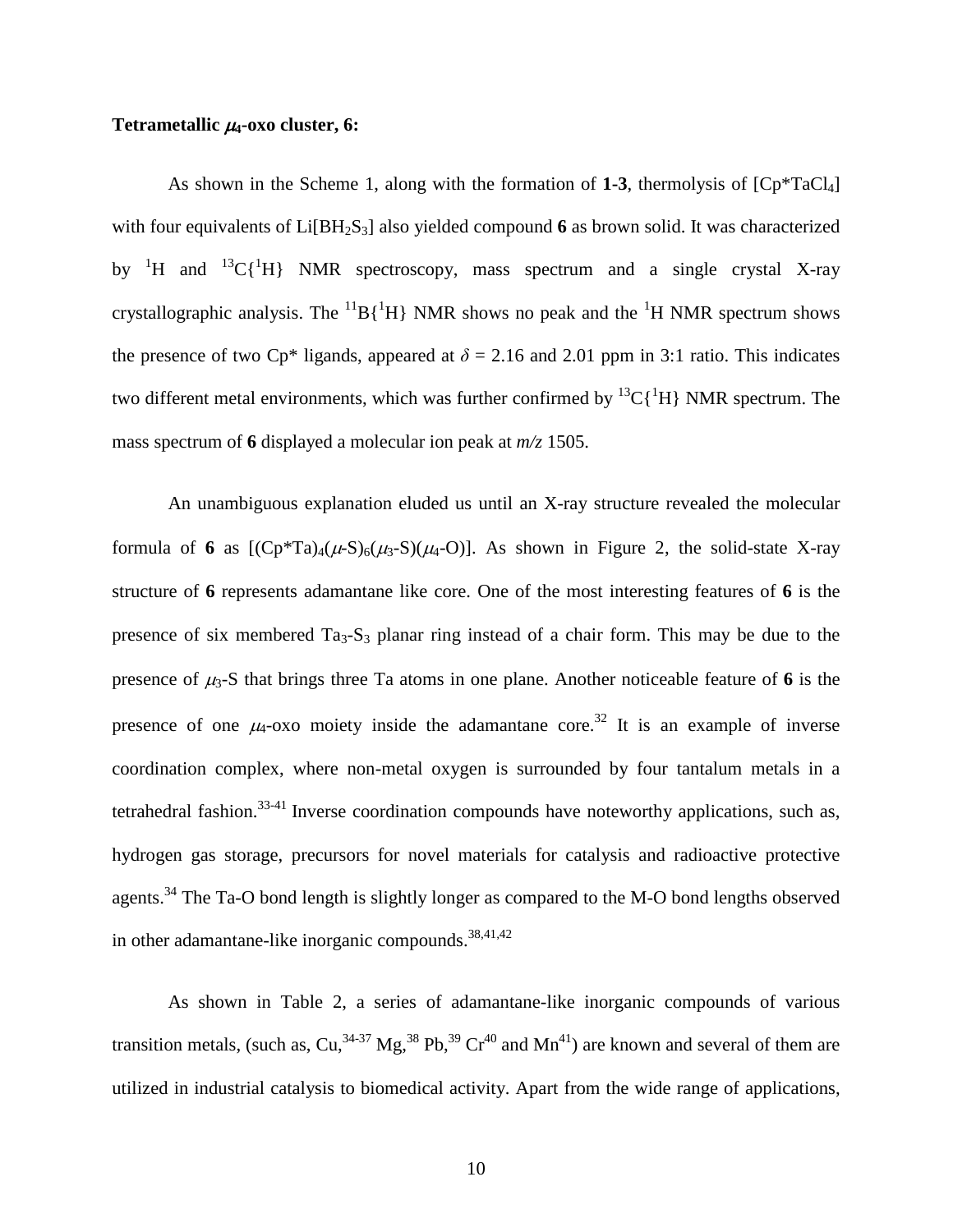their fascinating structural and bonding features make these complexes very important. Therefore, compound **6** could be a potential entry into the field of catalysis due to its structural similarity with other adamantane-like inorganic compounds. To the best of our knowledge, it is the first example



**Figure 2.** Molecular structure and labeling diagram of **6** without S2 (left side) and with S2 atom (right side). Selected bond lengths  $(A)$  and angles (°): Ta1-O1 2.174(4), Ta2-O1 2.064(10), Ta2-S4 2.384(2), Ta1-S4 2.448(2); Ta1-O1-Ta2 115.0(2), Ta1-O1-Ta1 103.4(3), Ta1-S3-Ta1 89.68(8), Ta1-S4-Ta2 95.42(8).

of an oxo-centered adamantane-like inorganic compound comprising Ta and S. Although we have successfully isolated sulfur analogue of inorganic adamantane, all of our attempts to isolate the Se and Te analogue of **6** were failed. One of the reasons may be the higher atomic radius of Se and Te. The DFT investigation concur with our experimental observation. The frontier molecular orbital analysis clearly shows that the HOMO–LUMO gap reduces along the group 16 elements i.e. from S to Te, which gives an understanding for apparent instability of Se and Te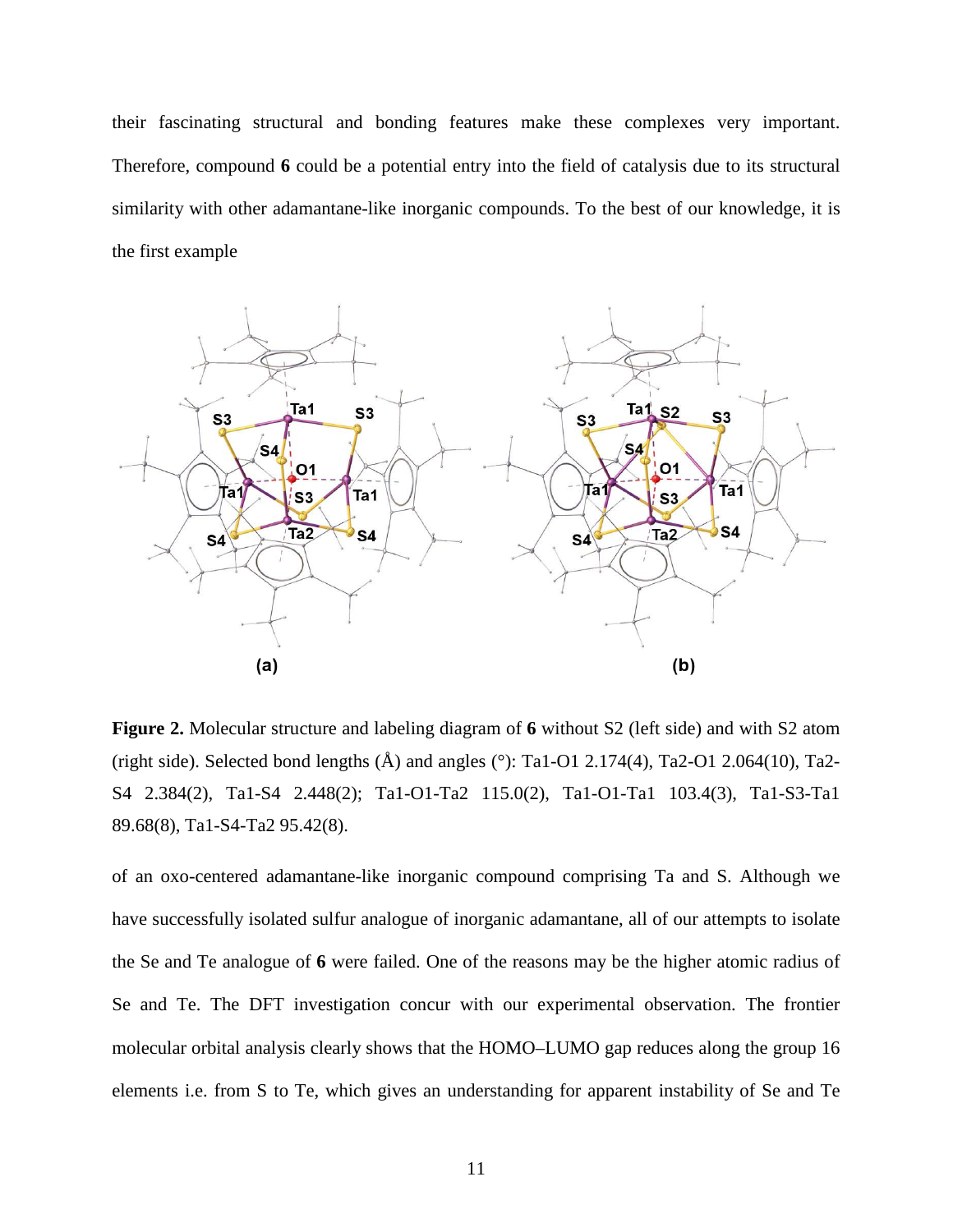analogues (Table S2). Further, the calculated natural charge and natural valence population show that moving from S to Te, the electron density on oxygen as well as at chalcogen atoms was decreased and on tantalum the electron density was increased (Tables S2 and S3). In order to explain colors and corresponding HOMO- LUMO gaps of these complexes, the UV-Vis spectra were recorded in

**Table 2.** Structural parameters of selected  $\mu_4$ -oxo containing adamantane-like inorganic complexes.

| Compounds                                                                                    | Av $d_{\mu 4-O}$<br>$[$ in $\AA]$ | Av $\angle M\text{-O-M}$<br>$\left[ \text{in} \right]$ | Av $d_{M-M}$<br>$[\text{in } \AA]$ | Reference       |
|----------------------------------------------------------------------------------------------|-----------------------------------|--------------------------------------------------------|------------------------------------|-----------------|
| Py<br>Сu<br>Ü<br>Pv<br>Py<br><b>Py</b>                                                       | $1.90$ (Cu-O)                     | 109.5 (Cu-O-Cu)                                        | 3.10<br>$(Cu-Cu)$                  | 30 <sub>b</sub> |
| $PPr^n_3$<br>Mn.<br><sup>, In</sup> ~ PPr <sup>n</sup> <sub>3</sub><br>$Pr_3P-$<br>$PPr^n$   | $2.063$ (Mn-O)                    | 109.5 (Mn-O-Mn)                                        | 3.369<br>$(Mn-Mn)$                 | 40              |
| R<br>HO<br>ЭH<br>HU<br>$-R$<br>R <sub>1</sub><br>H <sub>0</sub><br>R<br>H<br>$R = C(SiMe3)3$ | $2.120$ (In-O)                    | 109.5 (In-O-In)                                        |                                    | 41              |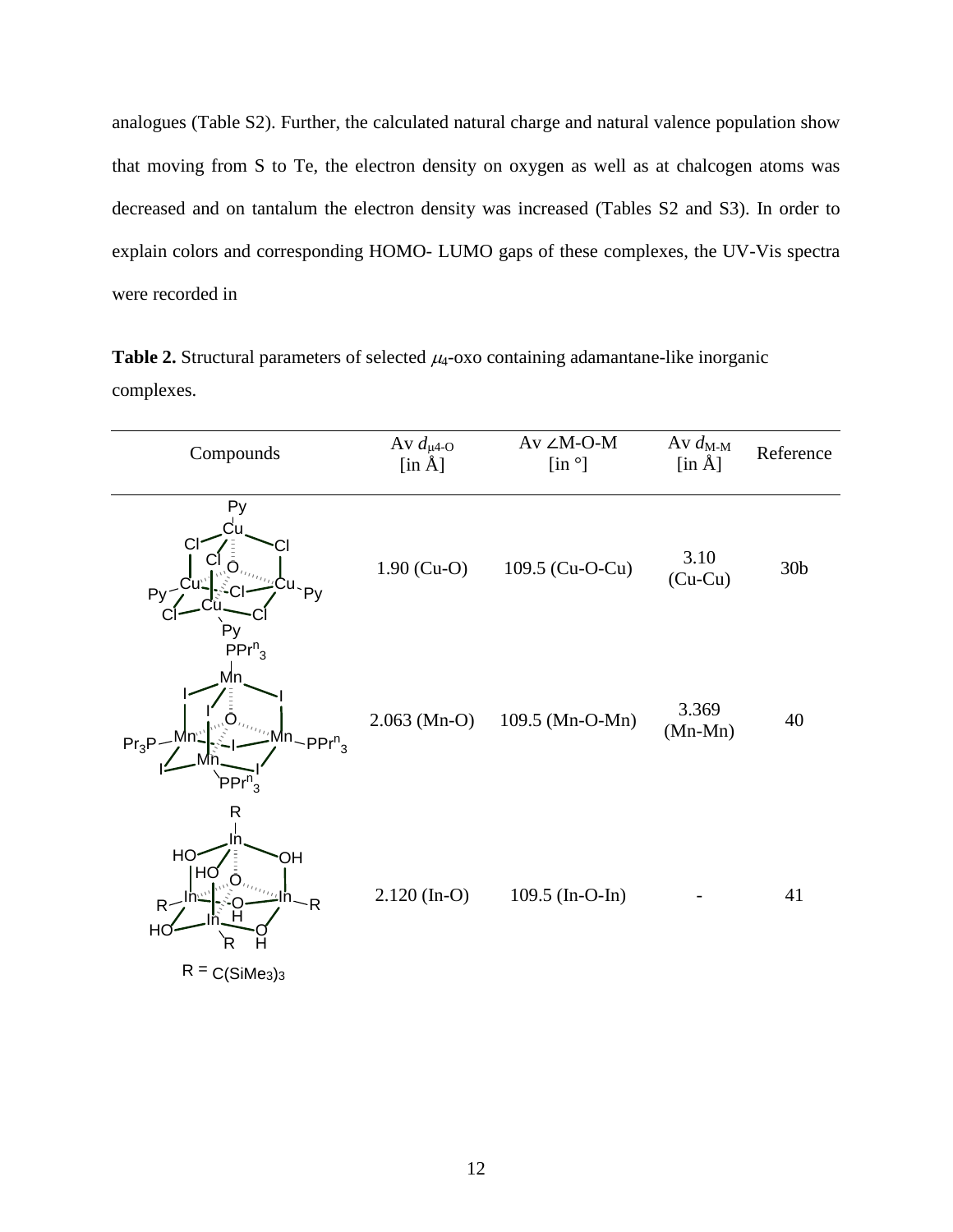

 $Av = average, - = structural data not available$ 

CH<sub>2</sub>Cl<sub>2</sub>. As shown in Figures S6-S8, compounds **1**, **2** and **4** show absorption bands at  $\lambda = 428$ , 423 and 500 nm respectively, which are consistent with their corresponding  $\Delta E$  values.

#### **CONCLUSION**

In summary, we have established a facile synthetic route for the synthesis of chalcogen-rich trimetallic cubane-type clusters **1**-**4**. Our method overcomes the challenges, which was faced previously in isolating heavier chalcogen containing cubane-type cluster with tantalum. The theoretical study revealed the intriguing role of  $Ta_3$  triangular framework for the stabilization of the chalcogenoborate ligand. Furthermore, we have isolated and structurally characterized the first adamantane-like inorganic cluster comprising of tantalum and sulfur. This compound shows inverse coordination due to the presence of  $\mu_4$ -oxo unit. Thus, the discovery of this cluster may open the gateway for the synthesis of other group 5 transition metals containing adamantane-like clusters.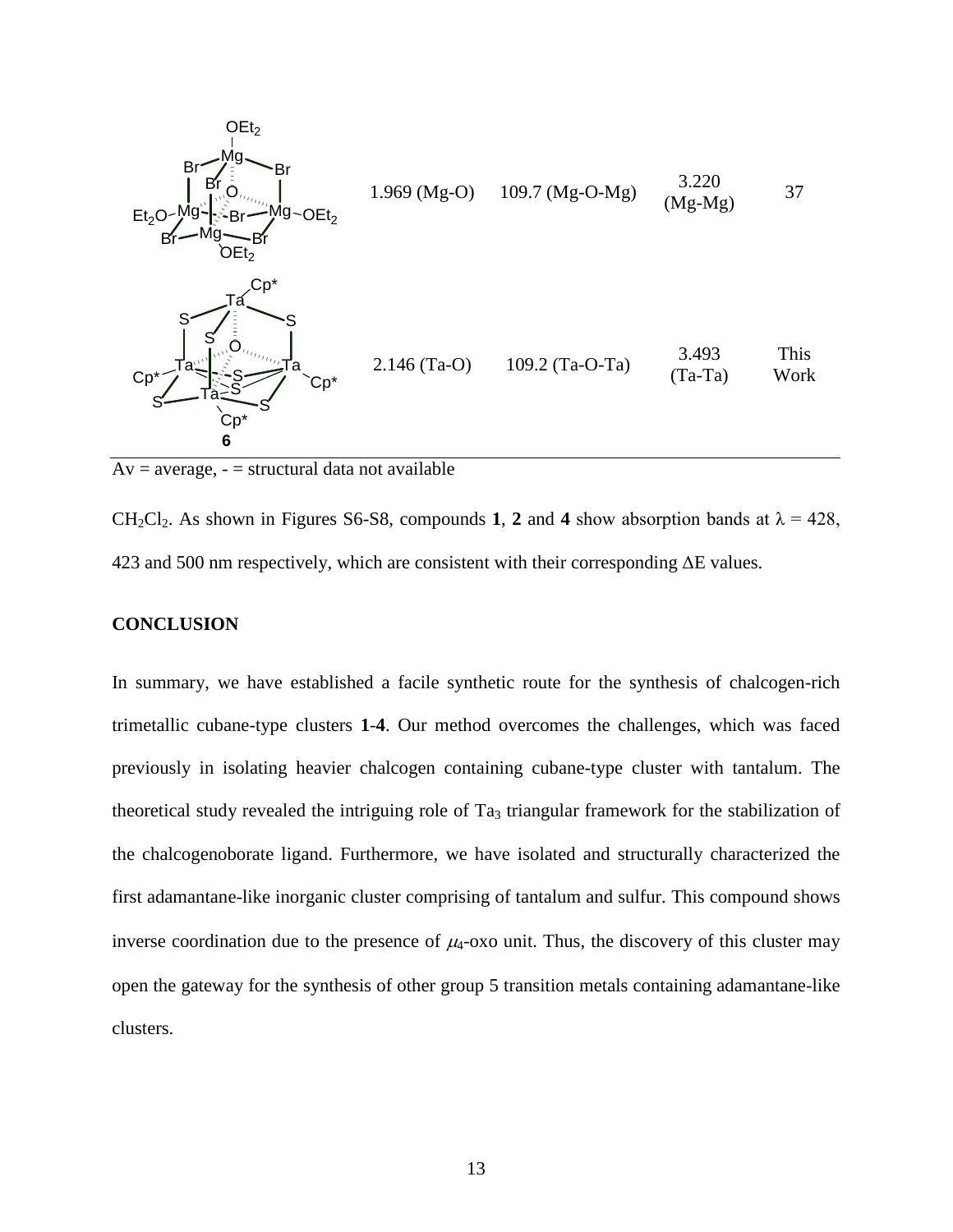#### **EXPERIMENTAL SECTION**

General Procedures and Instrumentation. All manipulations were conducted under an Ar/N<sub>2</sub> atmosphere by using standard Schlenk techniques or in a glove box. Solvents were distilled prior to use under an Ar atmosphere.  ${[Cp^*TaCl_4]}^{42}$ , [LiBH<sub>4</sub>.THF], S powder, Se powder and Te powder were used as received (Aldrich). Li $[BH_2E_3]^{23-25}$  (E = S, Se and Te) were synthesized according to the literature methods. Thin layer chromatography was carried out on 250-*µ*m diameter aluminum supported silica gel TLC plates (MERCK TLC Plates) to separate the reaction mixtures. NMR spectra were recorded on 500 MHz Bruker FT-NMR spectrometer. Residual solvent protons were used as reference (CDCl<sub>3</sub>,  $\delta$  = 7.26 ppm), while a sealed tube that contained,  $[Bu_4N(B_3H_8)]$  in  $[D_6]$  benzene ( $\delta_B = -30.07$  ppm) was used as an external reference for the 11B NMR analysis. ESI mass spectra were recorded on Bruker MicroTOF-II mass spectrometer. Infrared spectra were recorded with a JASCO FT/IR-4100 spectrometer. Absorption spectra were recorded with Evolution 300 (Thermo Scientific) UV/Vis spectrophotometer at 298 K. Due to low yields and higher sensitivity of compounds **2**, **3**, **5** and **6**, the elemental analysis of them were not carried out. On the other hand, our several attempts to obtain the elemental analysis data of the compounds **1** and **4** gave unsatisfactory results. Thus, the combustion analysis of all the compounds, reported in this paper, are not provided.

**Synthesis of 1-3** and 6: In a flame-dried Schlenk tube  $[CP^*TaCl_4]$  (0.200 g, 0.44 mmol) was suspended in 20 mL toluene and chilled to -78 °C. It was added to a freshly prepared solution of  $Li[BH<sub>2</sub>S<sub>3</sub>]$  in toluene. The reaction mixture was slowly warmed to room temperature over 1 h under stirring condition and then heated to 80  $^{\circ}$ C for 48 hrs. The volatile components were removed under vacuum and the residue was extracted into *n*-hexane and passed through Celite. After removal of the solvent, the residue was subjected to chromatographic work-up by using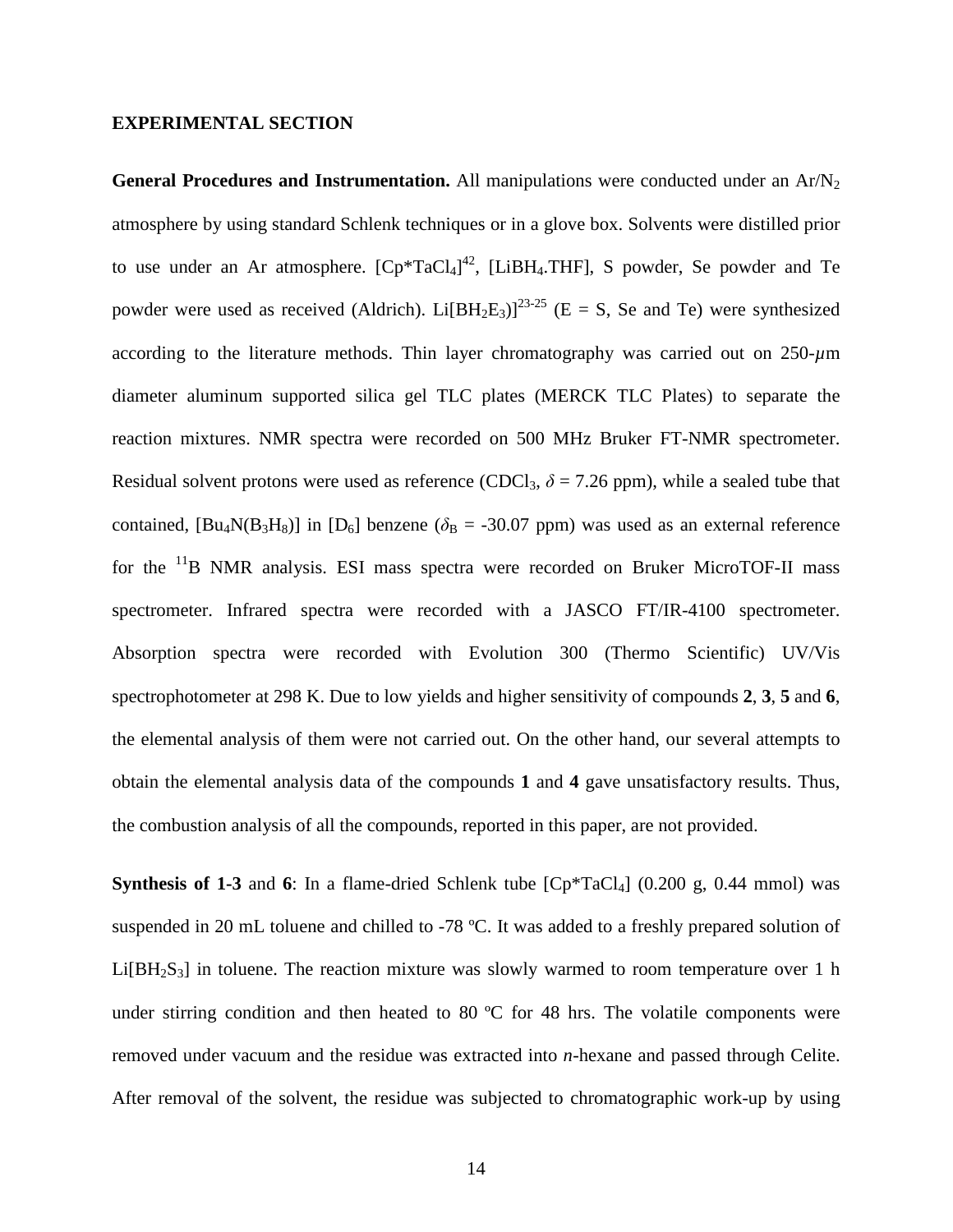TLC plates. Elution with *n*-hexane/CH<sub>2</sub>Cl<sub>2</sub> (70:30 v/v) yielded green 1 (solid, 0.092g, 18%),<sup>43</sup> green **2** (solid, 0.084g, 16%), yellow **3** (solid, 0.026 g, 5%) and brown **6** (solid, 0.053g, 8%).

2: HRMS (ESI<sup>+</sup>):  $m/z$  calculated for C<sub>30</sub>H<sub>46</sub>BS<sub>7</sub>Ta<sub>3</sub> + H<sup>+</sup>: 1185.0256, found: 1185.0236. <sup>1</sup>H NMR (500 MHz, CDCl<sub>3</sub>, 22 °C):  $\delta$  = 2.21 ppm (s, 45H; 3×Cp<sup>\*</sup>); <sup>11</sup>B{<sup>1</sup>H} NMR (160 MHz, CDCl<sub>3</sub>, 22 <sup>o</sup>C):  $\delta = 1.2$  ppm; <sup>13</sup>C{<sup>1</sup>H} NMR (125 MHz, CDCl<sub>3</sub>, 22 <sup>o</sup>C):  $\delta = 117.5$  (*C*<sub>5</sub>Me<sub>5</sub>), 13.0 ppm  $(C_5Me_5)$ ; IR (hexane, cm<sup>-1</sup>): 2431.8 (S-H).

**3**: MS (ESI<sup>+</sup>):  $m/z$  calculated for C<sub>30</sub>H<sub>45</sub>BClS<sub>6</sub>Ta<sub>3</sub> + H<sup>+</sup>: 1187.0145 found: 1187.0402. <sup>1</sup>H NMR (500 MHz, CDCl<sub>3</sub>, 22 °C):  $\delta$  = 2.13 ppm (s, 45H; 3×Cp<sup>\*</sup>); <sup>11</sup>B{<sup>1</sup>H} NMR (160 MHz, CDCl<sub>3</sub>, 22 <sup>o</sup>C):  $\delta$  = 5.6 ppm; <sup>13</sup>C{<sup>1</sup>H} NMR (125 MHz, CDCl<sub>3</sub>, 22 <sup>o</sup>C):  $\delta$  = 118.0 (*C*<sub>5</sub>Me<sub>5</sub>), 12.3 ppm  $(C_5Me_5)$ .

6: MS (ESI<sup>+</sup>):  $m/z$  calculated for C<sub>40</sub>H<sub>60</sub>OS<sub>7</sub>Ta<sub>4</sub> + H<sup>+</sup>:  $m/z$  1505.0688, found: 1505.0736. <sup>1</sup>H NMR (500 MHz, CDCl<sub>3</sub>, 22 °C):  $\delta$  = 2.16 (s, 45H; 3×Cp<sup>\*</sup>), 2.01 ppm (s, 15H; Cp<sup>\*</sup>).

**Synthesis of 4**: In a flame-dried Schlenk tube  $[Cp*TaCl_4]$  (0.100 g, 0.40 mmol) was suspended in 20 mL toluene and chilled to -78 ºC. Then the resultant solution was added to a freshly prepared solution of Li[BH2Se3] in toluene. The reaction mixture was slowly warmed to room temperature over 1 h under stirring condition and then heated to 80 ºC for 48 hrs. The volatile components were removed under vacuum and the remaining residue was extracted into *n*-hexane and passed through Celite. After removal of the solvent, the residue was subjected to chromatographic work-up by using TLC plates. Elution with *n*-hexane/CH<sub>2</sub>Cl<sub>2</sub> (70:30 v/v) afforded orange compound **4** (solid, 0.076 g, 12%).

4: HRMS (ESI<sup>+</sup>):  $m/z$  calculated for  $C_{30}H_{46}BSe_6Ta_3 + H^+$ : 1440.7202, found: 1440.7198. <sup>1</sup>H NMR (500 MHz, CDCl<sub>3</sub>, 22 °C):  $\delta = 2.33$  (s, 45H; 3×Cp<sup>\*</sup>), 4.71 ppm (B-H<sub>t</sub>); <sup>11</sup>B{<sup>1</sup>H} NMR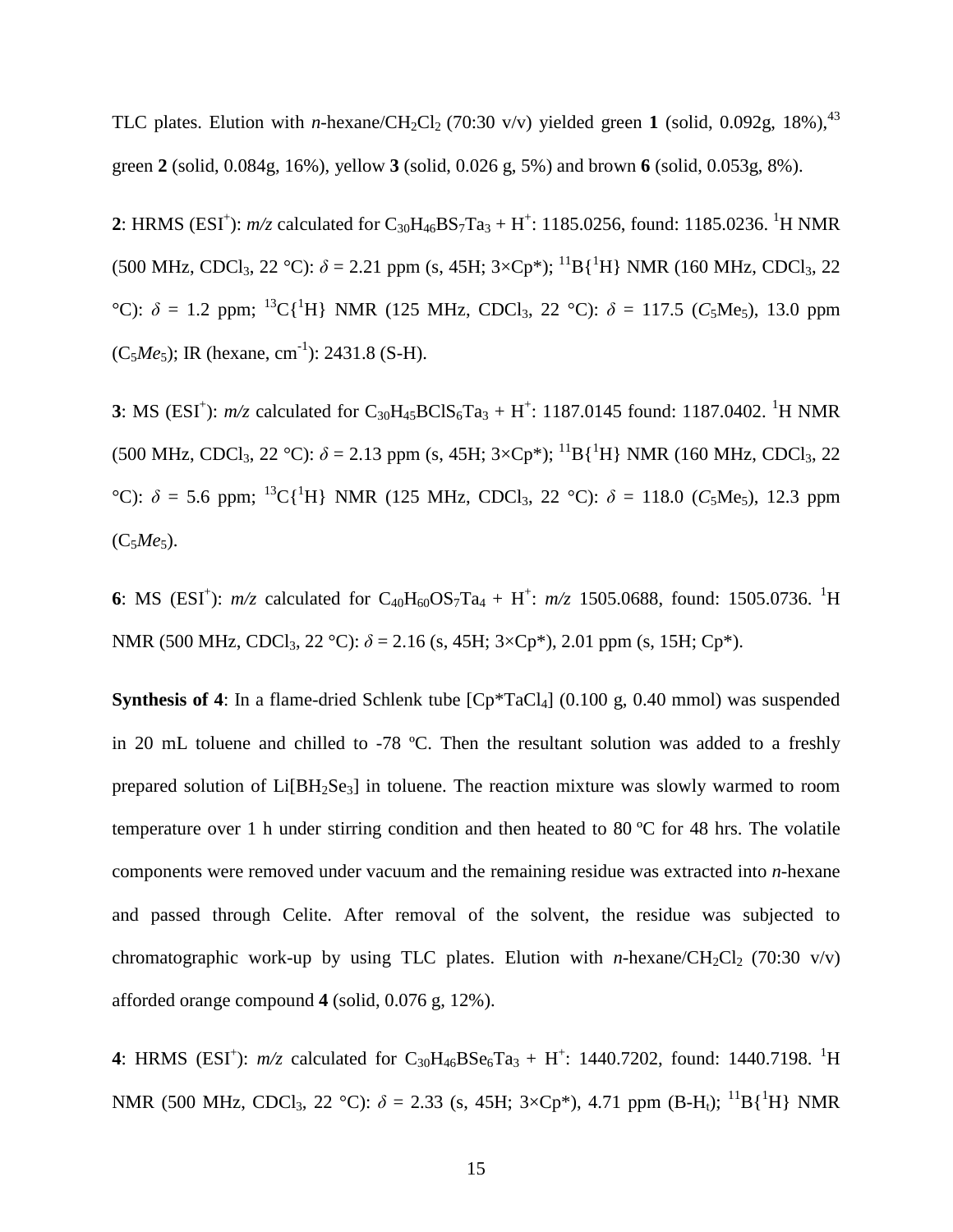(160 MHz, CDCl<sub>3</sub>, 22 °C):  $\delta$  = -11.2 ppm; <sup>13</sup>C{<sup>1</sup>H} NMR (125 MHz, CDCl<sub>3</sub>, 22 °C):  $\delta$  = 115.4  $(C_5Me_5)$ , 13.3 ppm  $(C_5Me_5)$ ; IR (hexane, cm<sup>-1</sup>): 2458.8 (B-H<sub>t</sub>).

**Synthesis of 5**: In a flame-dried Schlenk tube a suspension of  $[Cp^*TaCl_4]$  (0.200 g, 0.80 mmol) in 20 mL toluene at -78  $^{\circ}$ C was charged with a freshly prepared solution of Li[BH<sub>2</sub>Te<sub>3</sub>]. The reaction mixture was slowly warmed to room temperature over 1 h under stirring condition and then heated to 80 ºC for 48 hrs. The volatile components were removed under vacuum and the residue was extracted into *n*-hexane and passed through Celite. After removal of the solvent, the residue was subjected to chromatographic work-up by using TLC plates. Elution with *n*hexane/CH<sub>2</sub>Cl<sub>2</sub> (80:20 v/v) yellow **5** (solid, 0.024g, 6%).

**5**: <sup>1</sup>H NMR (500 MHz, CDCl<sub>3</sub>, 22 °C):  $\delta$  = 2.17 ppm (s, 30H; 2×Cp<sup>\*</sup>); <sup>13</sup>C{<sup>1</sup>H} NMR (125 MHz, CDCl<sub>3</sub>, 22 °C):  $\delta$  = 110.0 (*C*<sub>5</sub>Me<sub>5</sub>), 11.7 ppm (*C*<sub>5</sub>*Me*<sub>5</sub>).

**X-ray Structure Determination.** The crystal data for **2**, **3**, **4** and **5** were collected and integrated using a Bruker axs kappa APEX-II CCD diffractometer with graphite-monochromated MoK $_{\alpha}$  ( $\lambda$ ) = 0.71073 Å) radiation at 296 K. The crystal data for **6** was collected and integrated using a Bruker APEXII AXS diffractometer, equipped with a CCD detector, using MoK<sub>a</sub> radiation ( $\lambda$  = 0.71073 Å) at 150(2) K. The structures were solved by heavy atom methods using SHELXS-97 or SIR92 and refined using SHELXL-2014.<sup>44</sup>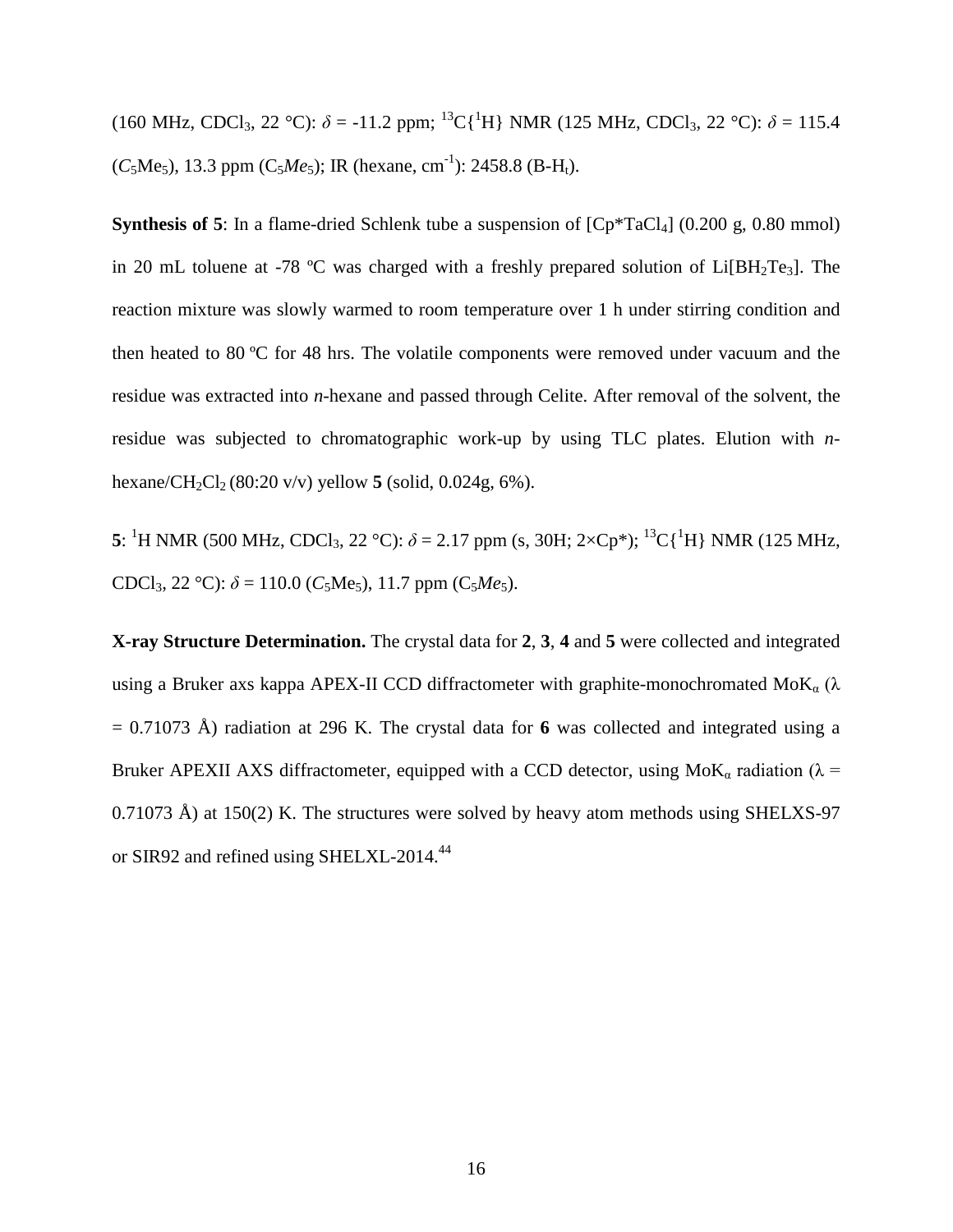|                                                       | $\overline{2}$  | $\overline{\mathbf{3}}$ | $\overline{\mathbf{4}}$                                                                                           | 5                                 | 6                                         |
|-------------------------------------------------------|-----------------|-------------------------|-------------------------------------------------------------------------------------------------------------------|-----------------------------------|-------------------------------------------|
| CCDC No.                                              | 1845949         | 1845950                 | 1845951                                                                                                           | 1845952                           | 1845953                                   |
| Empirical<br>formula                                  |                 |                         | $C_{31}H_{48}BC1_2S_7Ta_3C_{30}H_{45}BCIS_6Ta_3C_{32}H_{50}BC1_4Se_6Ta_3C_{20}H_{30}Ta_2Te_2C_{40}H_{60}OS_7Ta_4$ |                                   |                                           |
| Formula<br>weight                                     | 1269.67         | 1187.13                 | 1603.94                                                                                                           | 887.54                            | 1505.10                                   |
| Crystal system monoclinic                             |                 | triclinic               | orthorhombic                                                                                                      | triclinic                         | cubic                                     |
| Space group                                           | $P2_1/n$        | $P-1$                   | Pnma                                                                                                              | $P-1$                             | $Pa-3$                                    |
| $a(\AA)$                                              | 12.7180(5)      | 11.8274(2)              | 16.7423(11)                                                                                                       | 9.7538(2)                         | 20.847(2)                                 |
| b(A)                                                  | 14.2356(4)      | 11.8523(3)              | 16.5272(13)                                                                                                       | 10.3073(3)                        | 20.847                                    |
| $c(\AA)$                                              | 23.2024(11)     | 15.7067(3)              | 15.4896(12)                                                                                                       | 14.1709(4)                        | 20.847                                    |
| $\alpha$ (°)                                          | 90              | 74.1092(11)             | 90                                                                                                                | 86.6750(10)                       | 90                                        |
| $\beta$ (°)                                           | 105.6697(15)    | 82.6421(7)              | 90                                                                                                                | 88.0540(10)                       | 90                                        |
| $\gamma$ (°)                                          | 90              | 60.1030(8)              | 90                                                                                                                | 66.7390(10)                       | 90                                        |
| $V(A^3)$                                              | 4044.6(3)       | 1835.75(7)              | 4286.0(6)                                                                                                         | 1306.57(6)                        | 9060(3)                                   |
| Z                                                     | $\overline{4}$  | $\mathbf{2}$            | $\overline{4}$                                                                                                    | $\overline{2}$                    | 8                                         |
| $\rho_{\rm calc}\left({\rm g/cm}^3\right)$            | 2.085           | 2.148                   | 2.486                                                                                                             | 2.256                             | 2.207                                     |
| $\mu$ (mm <sup>-1</sup> )                             | 8.611           | 9.353                   | 13.008                                                                                                            | 10.557                            | 9.983                                     |
| F(000)                                                | 2416            | 1124                    | 2952                                                                                                              | 800                               | 5696                                      |
| $2\theta$ range ( $\degree$ )                         | 3.334 to 49.998 | 2.696 to 50             | 3.582 to 40.226                                                                                                   | 2.878<br>54.318                   | $\frac{\text{to}}{\text{5.862}}$ to 54.89 |
| Reflections<br>collected                              | 29216           | 27446                   | 12484                                                                                                             | 22389                             | 90464                                     |
| Independent<br>reflections                            | 7116            | 6447                    | 2115                                                                                                              | 5790                              | 3461                                      |
| Final R indexes $R_1 = 0.0487$ ,<br>$[1>=2\sigma(I)]$ |                 | $R1 = 0.0328$ ,         | $R_1 = 0.0604$ ,                                                                                                  | $R_1 = 0.0400$ , $R_1 = 0.0466$ , |                                           |
|                                                       | $wR_2 = 0.1141$ | $wR2 = 0.0714$          | $wR_2 = 0.1173$                                                                                                   |                                   | $wR_2 = 0.0919 wR_2 = 0.0932$             |
| R indexes $[a  R_1 = 0.0822]$ ,<br>data]              |                 | $R1 = 0.0421,$          | $R_1 = 0.1038$ ,                                                                                                  | $R_1 = 0.1044$ , $R_1 = 0.0585$ , |                                           |
|                                                       | $wR_2 = 0.1351$ | $wR2 = 0.0759$          | $wR_2 = 0.1375$                                                                                                   |                                   | $wR_2 = 0.1192 wR_2 = 0.1046$             |

**Table 3**. Crystallographic Data and Structure Refinement Information for **2-6**.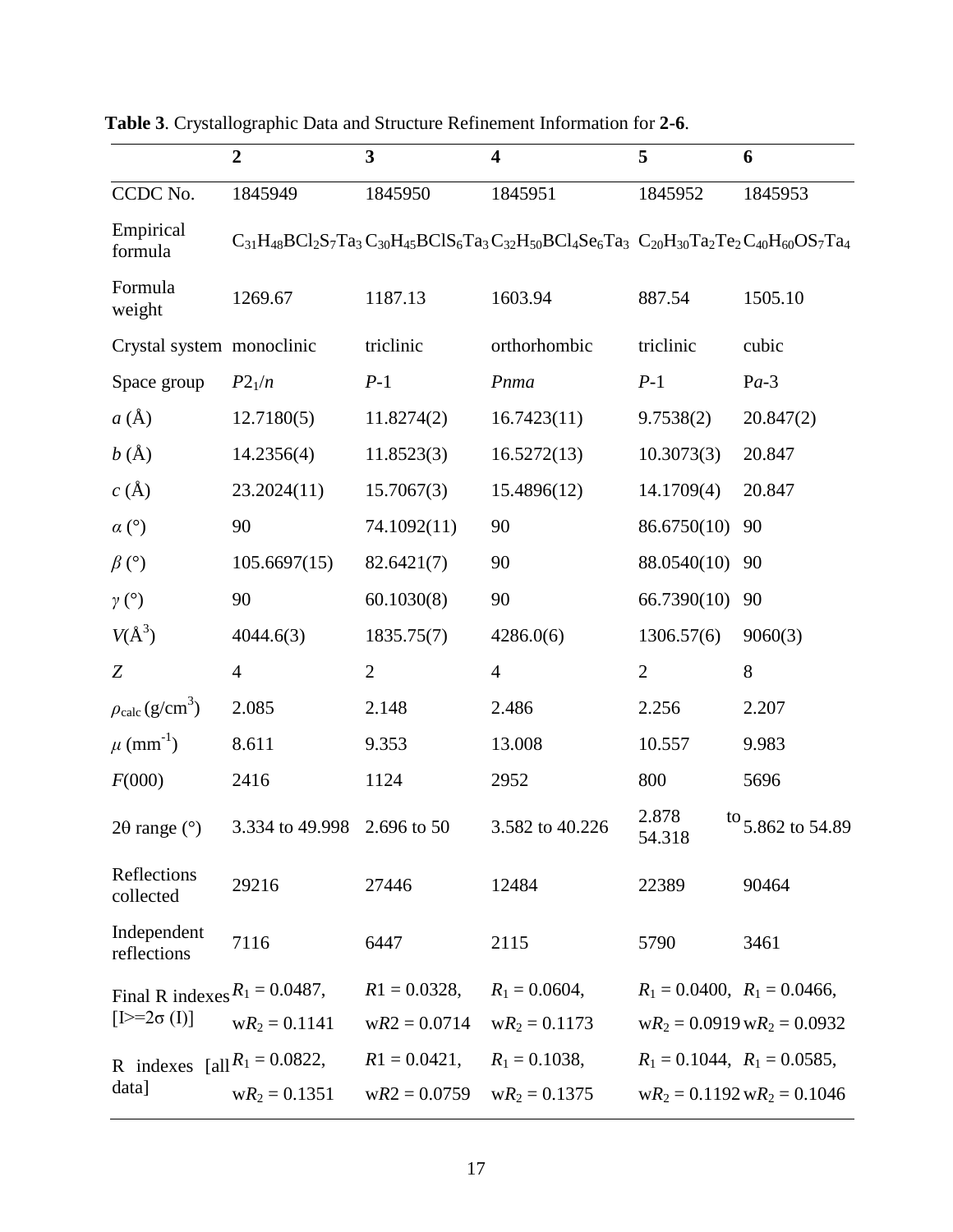**Computational Details.** The quantum chemical calculations were carried out for **1-6** using DFT as implemented in the Gaussian09 package.<sup>29</sup> The calculations were performed with the Cp analogues, instead of Cp\* in order to save computing time. Without any symmetry restrictions, all the geometry optimizations were carried out in gaseous state, (no solvent effect) using PBE0 functional<sup>45</sup> in combination with triple- $\zeta$  quality basis set Def2-SVP. The natural bond orbital (NBO) analysis<sup>46</sup> within the Gaussian09 package was carried out at PBE0/Def2-SVP level of theory. The ChemCraft package<sup>47</sup> was used for the visualizations.

#### ASSOCIATED CONTENT

**Supporting Information**. The supplementary spectroscopic data. DFT-computed results for **1**-**6** and other computational details. This material is available free of charge via the internet at http://pubs.acs.org.

#### AUTHOR INFORMATION

#### **Corresponding Author**

\*E-mail: [sghosh@iitm.ac.in.](mailto:sghosh@iitm.ac.in) Tel: +91-44-22574230. Fax: +91 44-22574202

#### **Notes**

The authors declare no competing financial interest.

#### ACKNOWLEDGMENT

Generous support of the Science and Engineering Research Board, SERB (Project No. EMR/2015/001274), New Delhi, India, is gratefully acknowledged. S. K. thank IIT Madras for fellowship. K. S. and B. K. thank CSIR and SERB National Post-Doc fellowship (Project No.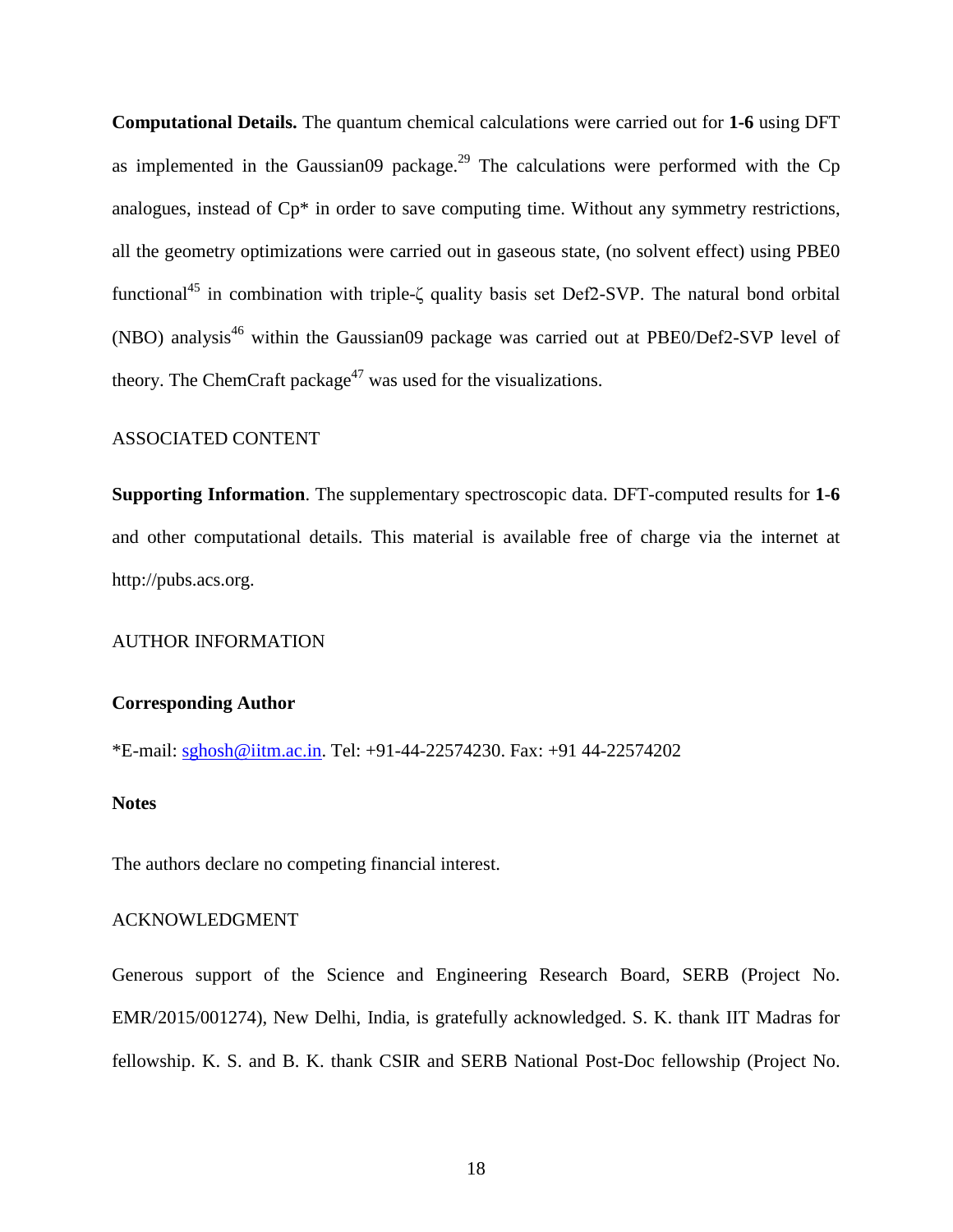PDF/2016/003998), respectively, for fellowships. Computational facilities of IIT Madras are gratefully acknowledged.

#### REFERENCES

- (1) (a) Fehlner, T. P. *Inorganometallic Chemistry*; Ed. Plenum: New York, 1992; (b) Fehlner, T. P.; Halet, J.-F.; Saillard, J.-Y. *Molecular Clusters. A Bridge to Solid-State Chemistry*; Cambridge University Press: New York, 2007. (c) Gilbert, K. B.; Boocock, S. K.; Shore, S. G. in *Comprehensive Organometallic Chemistry*, Wilkinson, G.; Abel, E. W.; Stone, F. G. A. (Eds.), pp. 879, Pergamon, New York, (1982) Part 6, Chapter 41.
- (2) (a) Roy, D. K.; Bose, S. K.; Anju, R. S.; Mondal, B.; Ramkumar, V.; Ghosh, S. Boron Beyond the Icosahedral Barrier: A 16-Vertex Metallaborane. *Angew. Chem., Int. Ed.* **2013**, *52*, 3222−3226; (b) Roy, D. K.; Mondal, B.; Shankhari, P; Anju, R. S.; Geetharani, K.; Mobin, S. M.; Ghosh, S. Supraicosahedral Polyhedra in Metallaboranes: Synthesis and Structural Characterization of 12-, 15-, and 16-Vertex Rhodaboranes. *Inorg. Chem.* **2013**, *52*, 6705−6712; (c) Roy, D. K.; Ghosh, S.; Halet, J.-F. Beyond the Icosahedron: The Quest for High- Nuclearity Supraicosahedral Metallaboranes. *J. Cluster Sci.* **2014**, *25*, 225−237.
- (3) (a) Perla, L. G.; Sevov, S. C.  $[Bi_{12}Ni_{7}(CO)_4]^4$ : Aggregation of Intermetalloid Clusters by Their Thermal Deligation and Oxidation. *Inorg. Chem.* **2015**, *54*, 8401−8405. (b) Perla, L. G.; Sevov, S. C. Cluster Fusion: Face-Fused Nine-Atom Deltahedral Clusters in [Sn14Ni(CO)]4−*Angew. Chem. Int. Ed.* **2016**, *55*, 6721–6724. (c) Goicoechea, J. M.; Sevov, S. C. Deltahedral Germanium Clusters: Insertion of Transition-Metal Atoms and Addition of Organometallic Fragments. *J. Am. Chem. Soc.* **2006**, *128*, 4155–4161; (d) Tatsumi, K.; Inoue, Y.; Kawaguchi, H.; Kohsaka, M.; Nakamura, A.; Cramer, R. E.; VanDoorne, W.; Taogoshi,§ G. J.; Richmann, P. N. Structural Diversity of Sulfide Complexes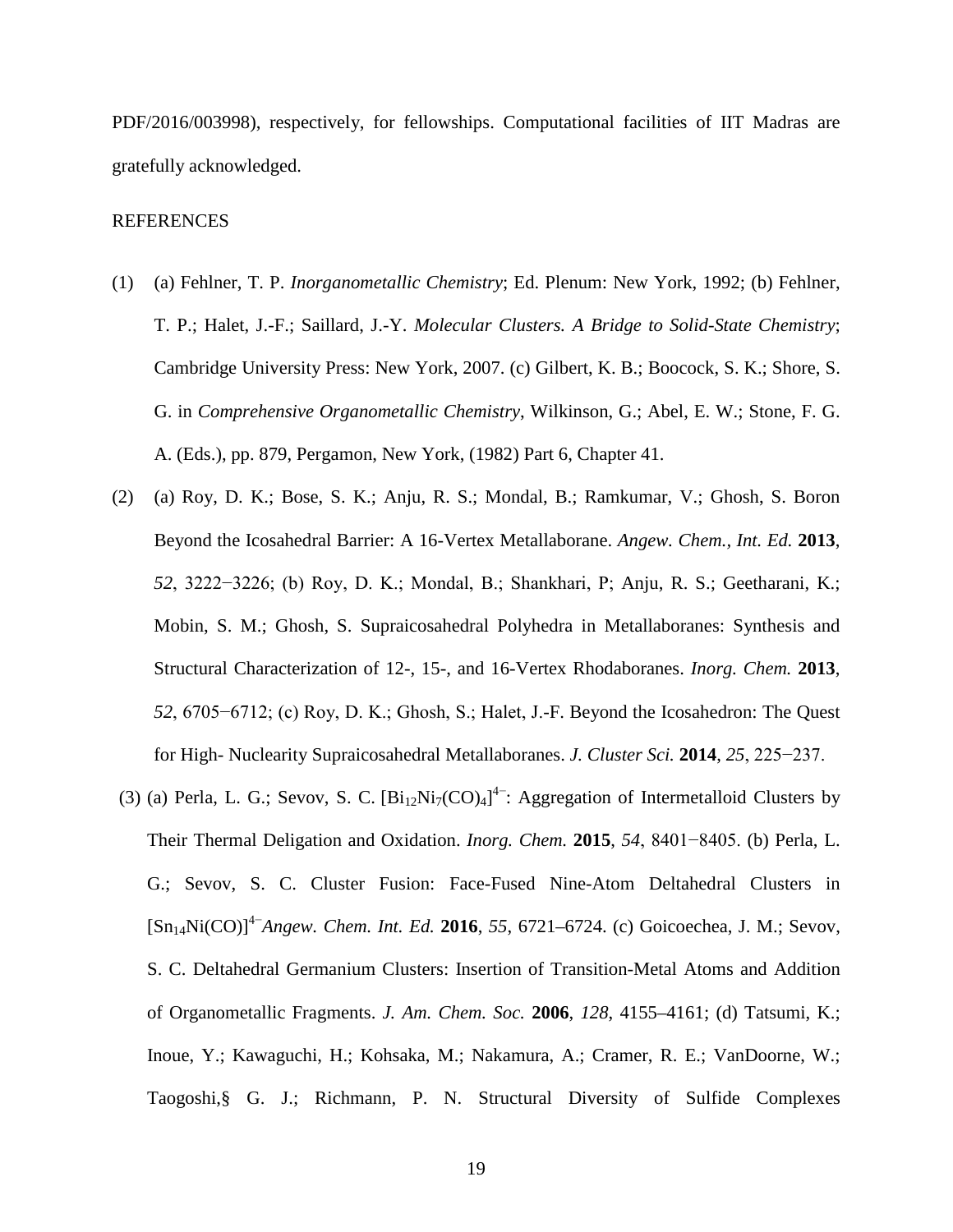ContainingHalf-Sandwich Cp\*Ta and Cp\*Nb Fragments. *Organometallics* **1993**, *12*, 352– 364.

- (4) (a) Whittingham, M. S. Chemistry of intercalation compounds: Metal guests in chalcogenide hosts. *Prog. Solid State Chem.* **1978**, *12*, 41−99. (b) Franzen, H. F. Structure and bonding in metal-rich compounds: Pnictides, chalcides and halides. *Prog. Solid State Chem.* **1978**, *12*, 1–39. (c) Rao, C. N. R.; Pisharody, K. P. R. Transition metal sulfides. *Prog. Solid State Chem.* **1976**, *10*, 207−270. (d) Pan, W.-H.; Johnston, D. C.; McKenna, S. T.; Chianelli, R. R.; Halbert, T. R.; Hutchings, L. L.; Stiefel, E. I. Syntheses and characterization of the cobalt bis-(tetrathiomolybdate) trianion,  $Co(MoS<sub>4</sub>)<sub>2</sub><sup>3</sup>$ . *Inorg. Chim. Acta* **1985**, *97*, L17−L19. (e) DuBois, M. R.; VanDerveer, M. C.; DuBois, D. L.; Haltiwanger, R. C.; Miller, W. K. Characterization of reactions of hydrogen with coordinated sulfido ligands. *J. Am. Chem. Soc.* **1980**, *102*, 7456−7461.
- (5) Conrddson, S. D.; Burgess, B K.; Newton, W. E.; Mortenson, L. E.; Hodgson, K. O. Structural studies of the molybdenum site in the MoFe protein and its FeMo cofactor by EXAFS. *J. Am. Chem. Soc.* **1987**, *109*, 7507−7515.
- (6) Adams, R. D.; Wang, S. Two-Site Reactivity in a Ligand-Bridged Cluster. The Reaction of  $O_{S_4}(CO)_{12}(\mu_3-S)$  with Terminal Acetylenes. *Organometallics* **1985**, 4, 1902–1903.
- (7) Rajan, O. A.; McKenna, M.; Noordik, J.; Haltiwanger, R. C.; Rakowski DuBois, M. A Study of Sulfur Ligand Reactivity in Dimeric Dithiolate Complexes of Vanadium and Tungsten *Organometallics* **1984**, *3*, 831–840.
- (8) Bolinger, C. M.; Rauchfuss, T. B.; Rheingold, A. L. Synthesis and Structures of (*i*- $PrC_5H_4$ )<sub>2</sub>V<sub>2</sub>S<sub>4</sub> and  $(C_5H_5)$ <sub>2</sub>V<sub>2</sub>S<sub>2</sub>(S<sub>2</sub>C<sub>2</sub>(CF<sub>3</sub>)<sub>2</sub>): The Influence of  $\pi$ -Bonding on the Geometry of the *µ*-S2 Ligand. *J. Am. Chem. Soc.* **1983**, *105*, 6321–6323.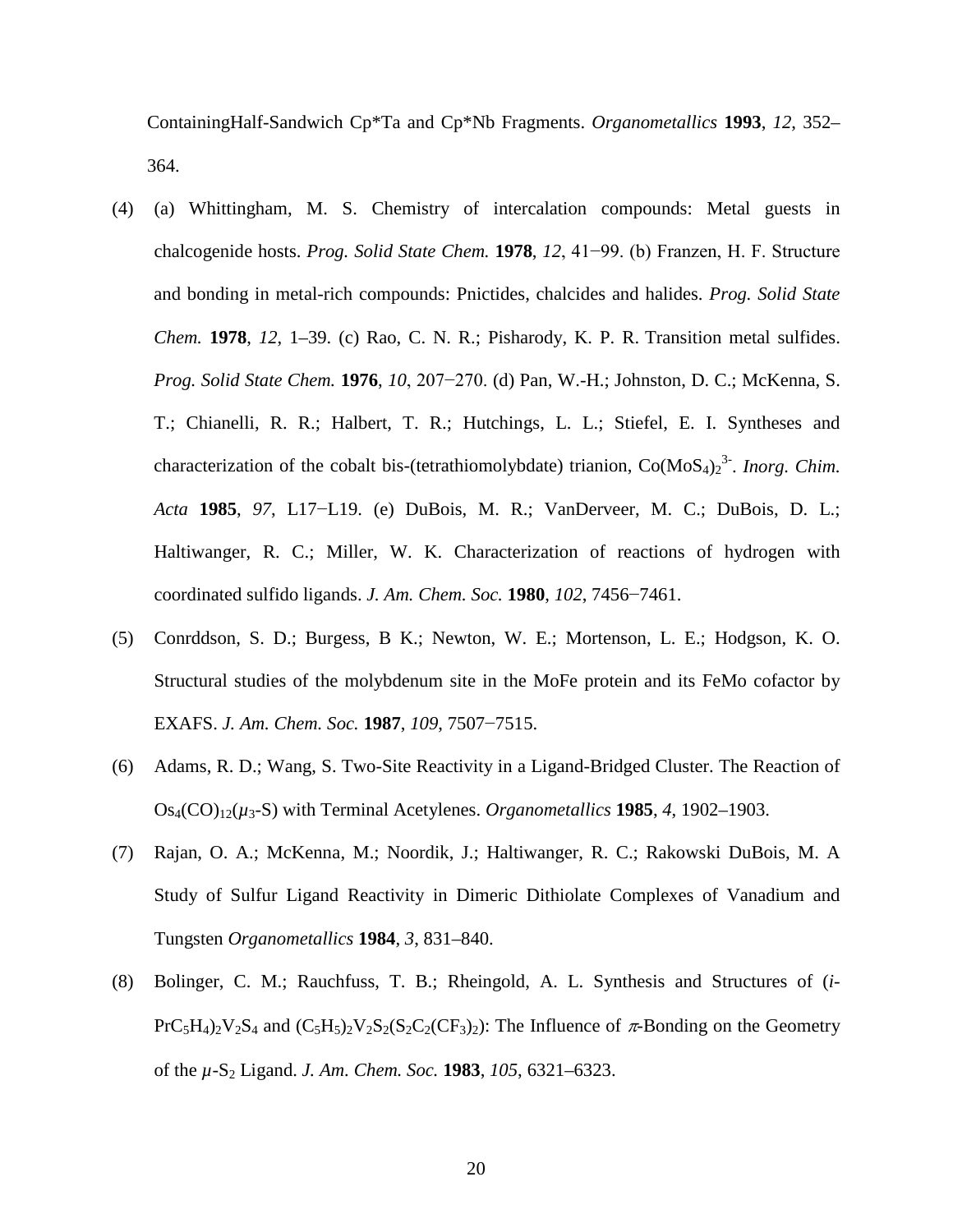- (9) Bolinger, C. M.; Rauchfuss, T. B.; Wilson, S. R. 4-Phenyl-1, 2, 4-triazoline-3, 5-dione: A Prosthesis for the  $\mu$ - $\eta$ <sup>1</sup>-S<sub>2</sub> Ligand in Organovanadium Sulfide Chemistry. *J. Am. Chem. Soc.* **1984**, *106*, 7800–7807.
- (10) Halbert, T. R.; Pan, W.-H.; Stiefel, E. I. Novel Alkyne Reactions with Binuclear Molybdenum-Sulfur Complexes: Structure of the Dimethyl Acetylenedicarboxylate Adduct of [Mo2O2(µ-S)2(S2)2] 2- . *J. Am. Chem. Soc.* **1983**, *105*, 5476–5477.
- (11) Rauchfuss, T. B.; Rodgers, D. P. S.; Wilson, S. R. Synthesis of a new type of metal dithiolene complex via an induced reaction of acetylenes with a ruthenium sulphide. *J. Am. Chem. Soc.* **1986**, *108*, 3114–3115.
- (12) Bolinger, C. M.; Rauchfuss, T. B.; Wilson, S. R. Synthesis of organovanadium sulfide cluster compounds via bis(methylcyclopentadienyl)divanadium tetrasulfide. *J. Am. Chem. Soc.* **1982**, *104*, 7313–7314.
- (13) (a) Mathur, P.; Singh, A. K.; Mohanty, J. R.; Chatterjee, S.; Mobin, S. M. Formation of N-Methylated Cyclic Ligand Systems from Unusual Reactions between Trimethylamine N-Oxide and Acetylenes on Fe<sub>3</sub>Te<sub>2</sub>(CO)<sub>9</sub> and Contrast with Reactions on Fe<sub>3</sub>E<sub>2</sub>(CO)<sub>9</sub> (E = S, Se). *Organometallics* **2008**, *27*, 5094–5098. (b) Adams, R. D.; Babin, J. E.; Mathur, P.; Natarajan, K.; Wang, J. G. Cluster Synthesis. 25. Synthesis and Characterization of New Mixed-Metal Cluster Complexes by Metal-Metal Exchange. Reactions of the Sulfido Cluster complexes  $M_3(CO)_9(\mu_3-CO)(\mu_3-S)$  (M = Fe, Ru, and Os) with W(CO)<sub>5</sub>L (L = CO or PMe2Ph) *Inorg. Chem.* **1989**, *28*, 1440–1445. (c) Adams, R. D. The synthesis, structures, bonding and unusual reactivity of sulfido osmium carbonyl cluster compounds. *Polyhedron* **1985**, *4*, 2003–2025. (d) Adams, R. D.; Horvath, I. T.; Mathur, P. Cluster Synthesis. 6. The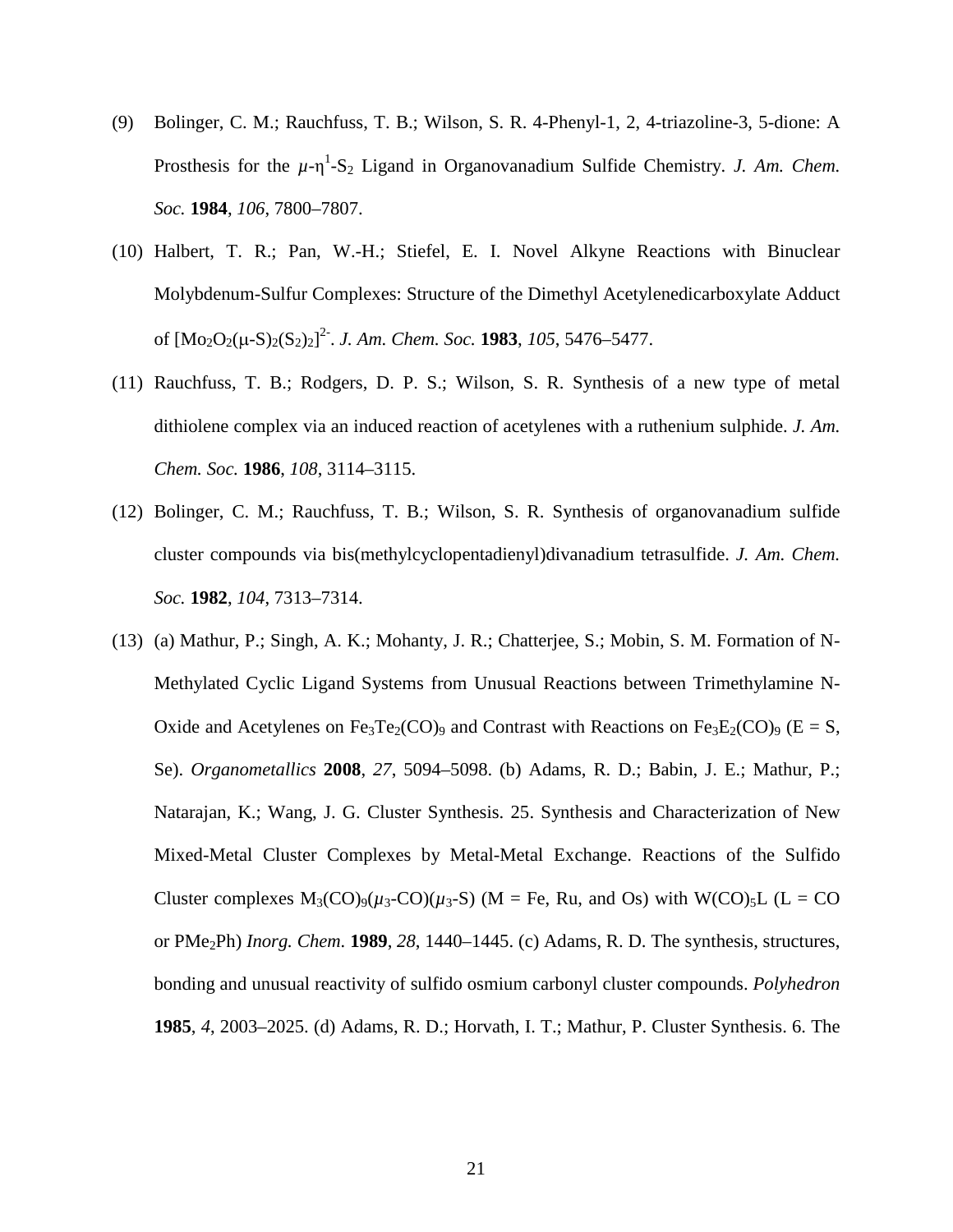Unusual Structures, Bonding, and Reactivity of Some Sulfido-Bridged Tungsten-Osmium Carbonyl Cluster Compounds. *J. Am. Chem. Soc.* **1984**, *106*, 6296–6305.

- (14) (a) Bolinger, C. M.; Rauchfuss, T. B. Structure of  $(MeC_5H_4)_2V_2S_5$  and its acetylene addition reaction. *Organometallics* **1982**, *1*, 1551–1553; (b) Pasynskii, A. A.; Eremenko, I. L.; Rakitin, Y. V.; Novotortsev, V. M.; Kalinnikov, V.-T. Antiferromagnetic complexes involving metal-metal bonds 1. Synthesis and molecular structure of an antiferromagnetic dimer with a Cr-Cr bond. *J. Organomet. Chem.* **1979**, *165*, 57–64.
- (15) (a) Westmeyer, M. D.; Galloway, C. P.; Rauchfuss, T. B. Photoaddition of  $Fe<sub>2</sub>S<sub>2</sub>(CO)<sub>6</sub>$  to C60. *Inorg. Chem.* **1994**, *33*, 4615-4616; (b) Adams, R. D.; Kwon, O.-S.; Smith, M. D. Insertion of Cyclopentadienylmetal Groups into the S-S Bond of  $Mn_2(CO)_{7}(\mu-S_2)$ . *Organometallics* **2002**, *21*, 1960–1965.
- (16) Bolinger, C. M.; Hoots, J. E.; Rauchfuss, T. B. Intermetallic Chalcogenlde Atom Transfer and the Synthesis of 1, 4-[(CH3C5H4)2Ti]2S4. *Organometallics* **1982**, *1*, 223–225.
- (17) Appel, A. M.; Lee, S.-J.; Franz, A. J.; DuBois, D. L.; DuBois, M. R. Free Energy Landscapes for S-H Bonds in Cp\*2Mo2S4 Complexes. *J. Am. Chem. Soc.* **2009**, *131*, 5224– 5232.
- (18) Brunner, H.; Gehart, G.; Nuber, B.; Wachter, J.; Ziegier, M. L. The Reaction of  $[Cp^+_{2}Nb_2(B_2H_6)_2]$   $(Cp^+ = \eta^5$ -EtMe<sub>4</sub>C<sub>5</sub>) with Sulfur: Stabilization of the Tetrathioborato Ligand in Novel Sulfido Niobium Clusters. *Angew. Chem., Int. Ed.* **1992**, *31*, 1021–1023.
- (19) Fedin, V. P.; Czyzniewska, Prins, R.; Weber, T. Supported molybdenum–sulfur cluster compounds as precursors for HDS catalysts. *Appl. Catal. A* **2001**, *213*, 123–132.
- (20) (a) Holm, R. H. Trinuclear Cuboidal and Heterometallic Cubane-Type Iron–Sulfur Clusters: New Structural and Reactivity Themes in Chemistry and Biology. *Adv. Inorg.*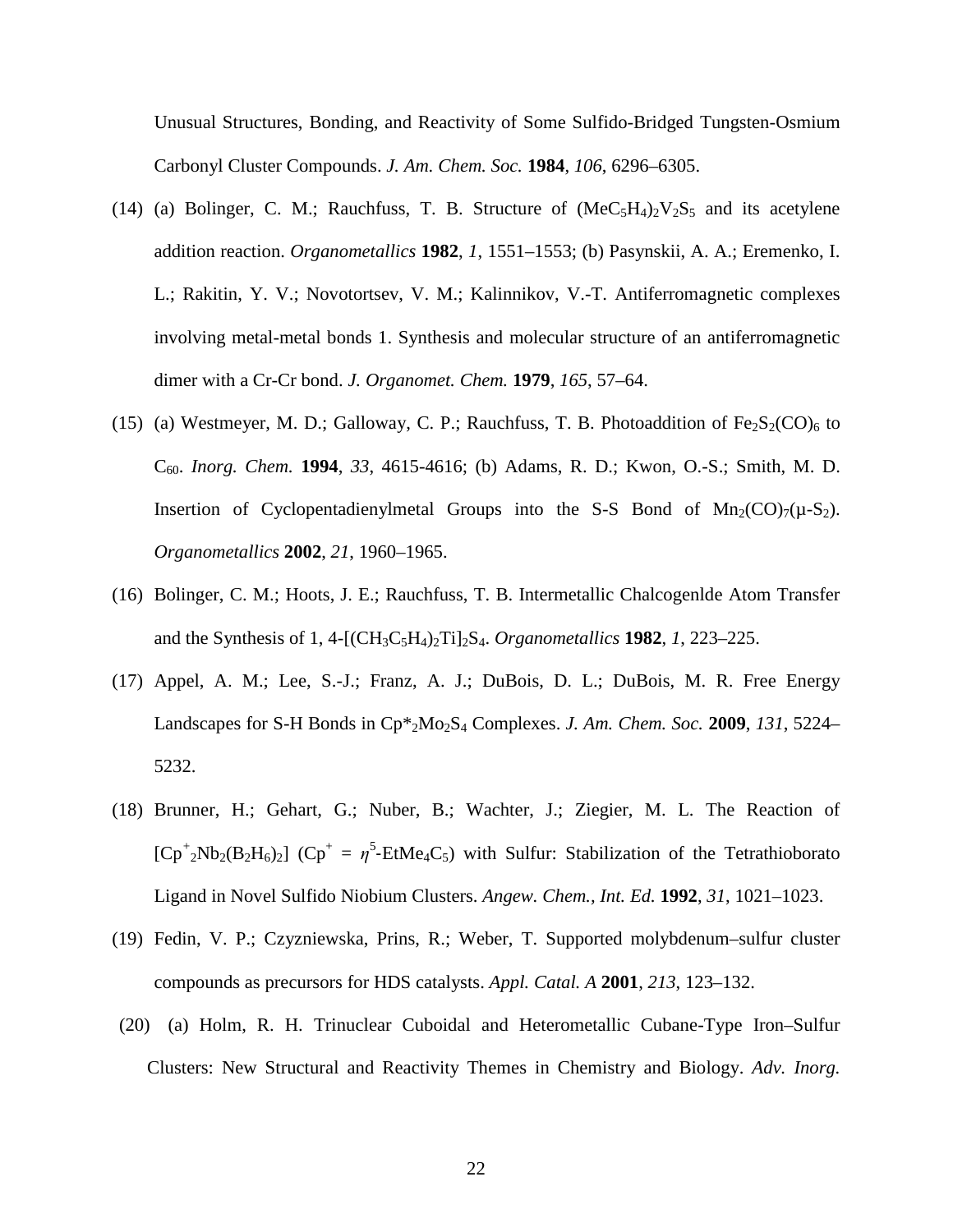*Chem.* **1992**, *37*, 1–71. (b) Shibahara, T. Cubane and Incomplete Cubane-Type Molybdenum and Tungsten Oxo/Sulfido Clusters. *Adv. Inorg. Chem.* **1991**, *37*, 143–173; (c[\)](https://pubs.acs.org/author/Lee%2C+Sonny+C) [Lee,](https://pubs.acs.org/author/Lee%2C+Sonny+C) S. C.; [Lo,](https://pubs.acs.org/author/Lo%2C+Wayne) W.; Holm, R. H. Developments in the Biomimetic Chemistry of Cubane-Type and Higher Nuclearity Iron–Sulfur Clusters. *Chem. Rev.* **2014**, *114*, 3579–3600.

- (21) Anju, R. S.; Saha, K.; Mondal, B.; Dorcet, V.; Roisnel, T.; Halet, J-F; Ghosh, S. Chemistry of Diruthenium Analogue of Pentaborane(9) With Heterocumulenes: Toward Novel Trimetallic Cubane-Type Clusters. *Inorg. Chem.* **2014**, *53*, 10527–10535.
- (22) Kawaguchi, H.; Tatsumi, K. Synthesis of (Pentamethylcyclopentadienyl)tantalum Sulfido Complexes via C−S Bond Cleavage of Triphenylmethanethiolate and Formation of a Novel Trithioborato Ligand. *Organometallics* **1997**, *16*, 307–309.
- (23) Lalancette, J. M.; Frêche. A.; Monteux. R. Reductions with sulfurated borohydrides. I. Preparation of sulfurated borohydrides. *Can. J. Chem.* **1968**, *46*, 2754–2757.
- (24) Lalancette, J. M; Arnac, M. Reductions with sulfurated borohydrides. III. Borohydrides incorporating selenium and tellurium. *Can. J. Chem.* **1969**, *47*, 3695–3697.
- (25) Ramalakshmi, R.; Saha, K.; Paul, A.; Ghosh, S. Reactivity of  $[Cp*Mo(CO)<sub>3</sub>Me]$  with chalcogenated borohydrides Li $[BH_2E_3]$  and Li $[BH_3EFc]$  (Cp<sup>\*</sup> = ( $\eta$ <sup>5</sup>-C<sub>5</sub>Me<sub>5</sub>); E = S, Se or Te; Fc =  $(C_5H_5$ -Fe- $C_5H_4$ ). *J. Chem. Sci.* **2016**, *128*, 1025–1032.
- (26) Kennedy, J. D. The Polyhedral Metallaboranes Part II. Metallaboranes Clusters with Eight Vertices and More. *Prog. Inorg. Chem.* **1986**, *34*, 211−434.
- (27) Bowser, J. R.; Bonny, A.; Pipal, J. R.; Grimes, R. N. Nickel-boron "hybrid" clusters. Synthesis of polyhedral nickelaboranes and nickelacarboranes from small borane and carborane anions. Crystal structure of  $(\eta^5$ -C<sub>5</sub>H<sub>5</sub>)<sub>4</sub>Ni<sub>4</sub>B<sub>4</sub>H<sub>4</sub>. *J. Am. Chem. Soc.* **1979**, *101*, 6229–6236.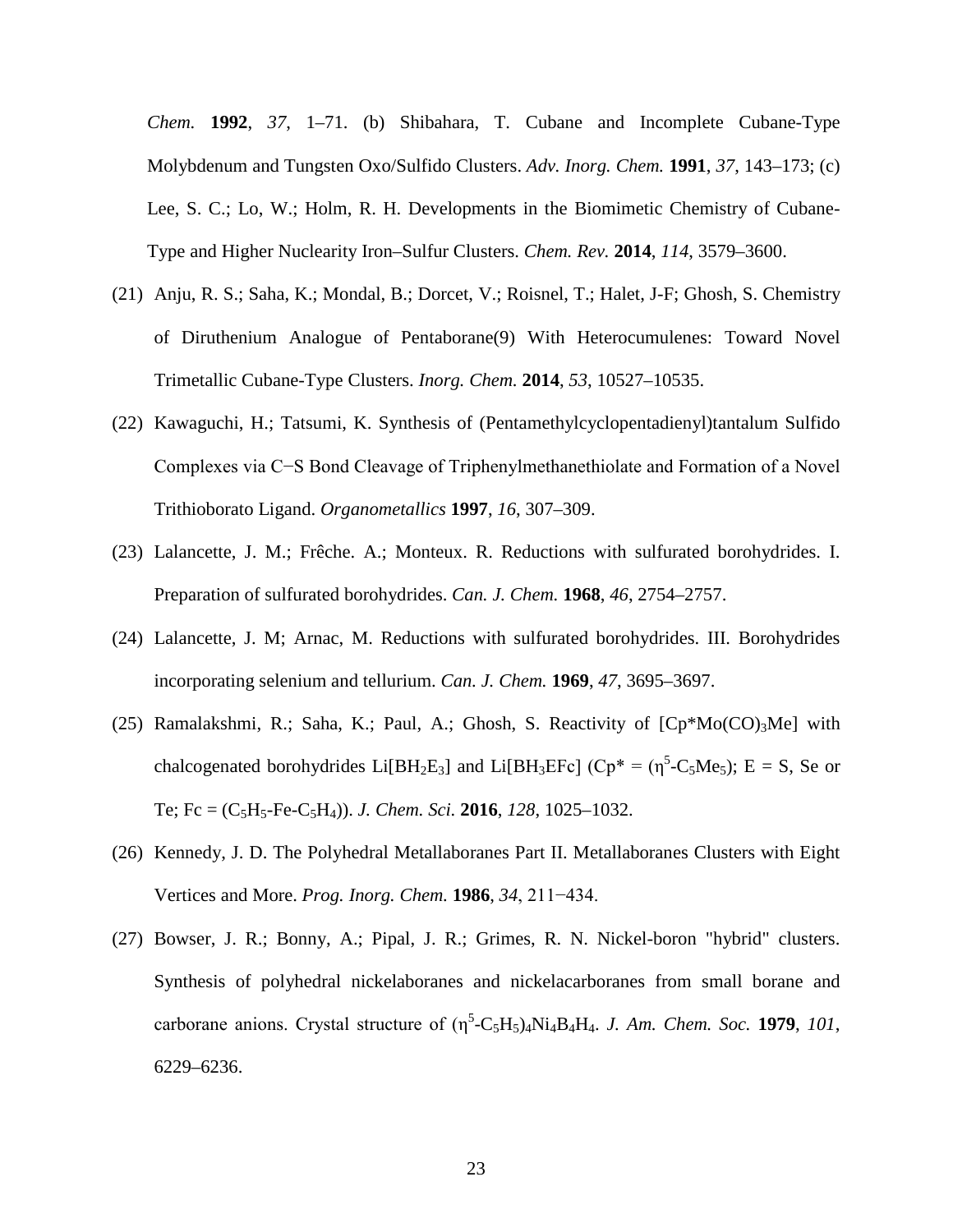- (28) Lei, X.; Shang, M.; Fehlner, T. P. Synthesis and Characterization of  $(Cp*Ru)_{3}Co(CO)_{2}(\mu_{3}-\mu_{3})$  $CO$ ) $B_3H_3$  ( $Cp^* = \eta^5-C_5Me_5$ ): A Metallaborane with Cubane Cluster Structure. *Organometallics* **2000**, *19*, 4429–4431.
- (29) Frisch, M. J.; Trucks, G. W.; Schlegel, H. B.; Scuseria, G. E.; Robb, M. A.; Cheeseman, J. R.; Scalmani, G.; Barone, V.; Mennucci, B.; Petersson, G. A.; Nakatsuji, H.; Caricato, M.; Li, X.; Hratchian, H. P.; Izmaylov, A. F.; Bloino, J.; Zheng, G.; Sonnenberg, J. L.; Hada, M.; Ehara, M.; Toyota, K.; Fukuda, R.; Hasegawa, J.; Ishida, M.; Nakajima, T.; Honda, Y.; Kitao, O.; Nakai, H.; Vreven, T.; Montgomery, J. A., Jr.; Peralta, J. E.; Ogliaro, F.; Bearpark, M.; Heyd, J. J.; Brothers, E.; Kudin, K. N.; Staroverov, V. N.; Keith, T.; Kobayashi, R.; Normand, J.; Raghavachari, K.; Rendell, A.; Burant, J. C.; Iyengar, S. S.; Tomasi, J.; Cossi, M.; Rega, N.; Millam, J. M; Klene, M.; Knox, J. E.; Cross, J. B.; Bakken, V.; Adamo, C.; Jaramillo, J.; Gomperts, R.; Stratmann, R. E.; Yazyev, O.; Austin, A. J.; Cammi, R.; Pomelli, C.; Ochterski, J. W.; Martin, R. L.; Morokuma, K.; Zakrzewski, V. G.; Voth, G. A.; Salvador, P.; Dannenberg, J. J.; Dapprich, S.; Daniels, A. D.; Farkas, O.; Foresman, J. B.; Ortiz, J. V.; Cioslowski, J.; Fox, D. J. Gaussian 09, Revision C.01; Gaussian, Inc.: Wallingford, CT, 2010.
- (30) Winkler, U.; Khan, M. A.; Nicholas, K. M. Atom addition and insertion reactions of (MeCp)2Ta(H)CO with sulfur, tellurium, carbonyl sulfide and carbon disulfide. *Inorg. Chem. Comm.* **1998**, *1*, 317–319.
- (31) Herberhold, M.; Peukert, J.; Kruger, M.; Daschner, D.; Milius, W. Binuclear CpV, Cp\*V, and  $Cp^*Ta$  complexes containing organochalcogenolato bridges,  $\mu$ -ER (E = sulfur, selenium, tellurium; R = methyl, phenyl, and ferrocenyl). *Z. Anorg. Allg. Chem.* **2000**, *626*, 1289–1295.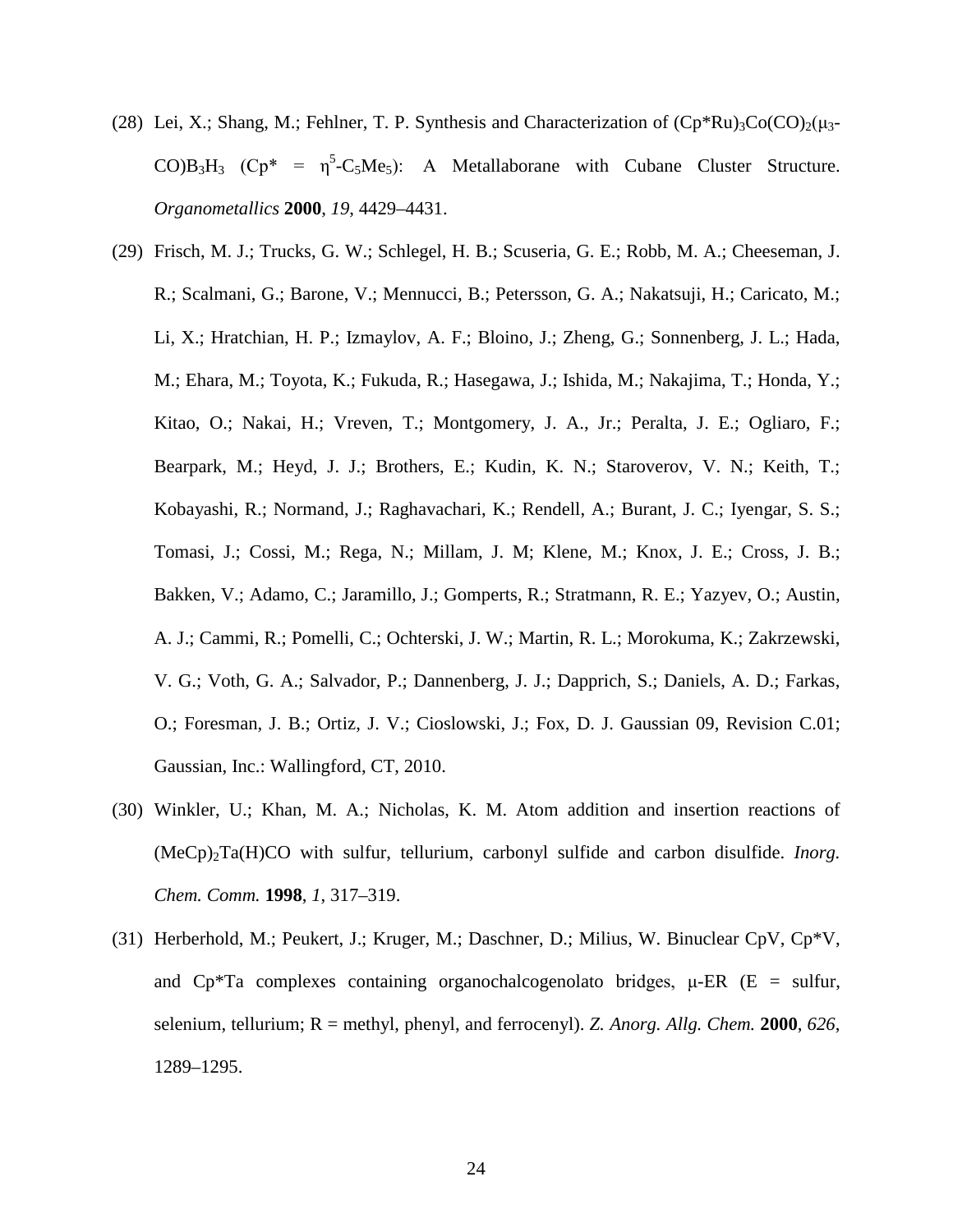- (32) LiBH<sub>4</sub>. THF was used for the in-situ generation of Li[BH<sub>2</sub>S<sub>3</sub>] and it is assumed that the oxo group in compound **6** probably has come from the cleavage of THF (present in the reaction mixture in trace amount). (a) Aspinall, H. C.; Tillotson, M. R. Rare Earth Azatrane Chemistry: Facile Cleavage of THF To Give a Y<sub>2</sub>Li<sub>3</sub>O Cluster. *Inorg. Chem.*, **1996**, *35*, 2163–2164; (b) Bose, S. K.; Geetharani, K.; Varghese, B.; Ghosh, S. Unusual Organic Chemistry of a Metallaborane Substrate: Formation of Tantalaborane Complex with Bridging Acyl Group (μ,η<sup>2</sup>). *Inorg. Chem.*, **2010**, 49, 6375–6377.
- (33) Haiduc, I. Inverse coordination An emerging new chemical concept. Oxygen and other chalcogens as coordination centers. *Coord. Chem. Rev.* **2017**, *338*, 1–26.
- (34) Melník, M.; Koman, M.; Ondrejovič, G. Tetramers  $Cu_4(\mu_4-O)(n-X)_6(L_4)$ : Analysis of structural data. *Coord. Chem. Rev.* **2011**, *255*, 1581–1586.
- (35) (a) Bertrand, J. A.; Kelley, J. A. Five-Coordinate Complexes. II.1 Trigonal Bipyramidal Copper(II) in a Metal Atom Cluster. *J. Am. Chem. Soc.*, **1966**, *88*, 4746–4747. (b) Kilbourn, B. T.; Dunitz, J. D. The crystal and molecular structure of  $\mu_4$ -oxohexa- $\mu$ chlorotetrakis (pyridine copper (II)),  $Cu_4Cl_6O.4C_5H_5N$ , a polynuclear copper complex. *Inorg. Chim. Acta.* **1967**, *1*, 209–216. (c) Belford, R.; Fenton, D. E.; Truter, M. R. Reactions of NNN′N′-tetra-alkylethylenediamines with copper(II)halides and the crystal structure of bis(NNN'N'-tetraethylethylenediammonium) hexa-µ-chloro-µ<sub>4</sub>-oxo tetra[chlorocuprate(II)]. *J. Chem. Soc., Dalton Trans.* **1972**, 2345–2350.
- (36) (a) Makáňová, D.; Ondrejovič, G. Stabilization of copper(II) relative to copper(I) in tetranuclear  $Cu_4OX_6L_4$  complexes *Polyhedron* 1989, 8, 2469–2471. (b) Becker, S.; Behrens, U.; Schindler, S. Investigations Concerning  $\lbrack Cu_4 O X_6 L_4 \rbrack$  Cluster Formation of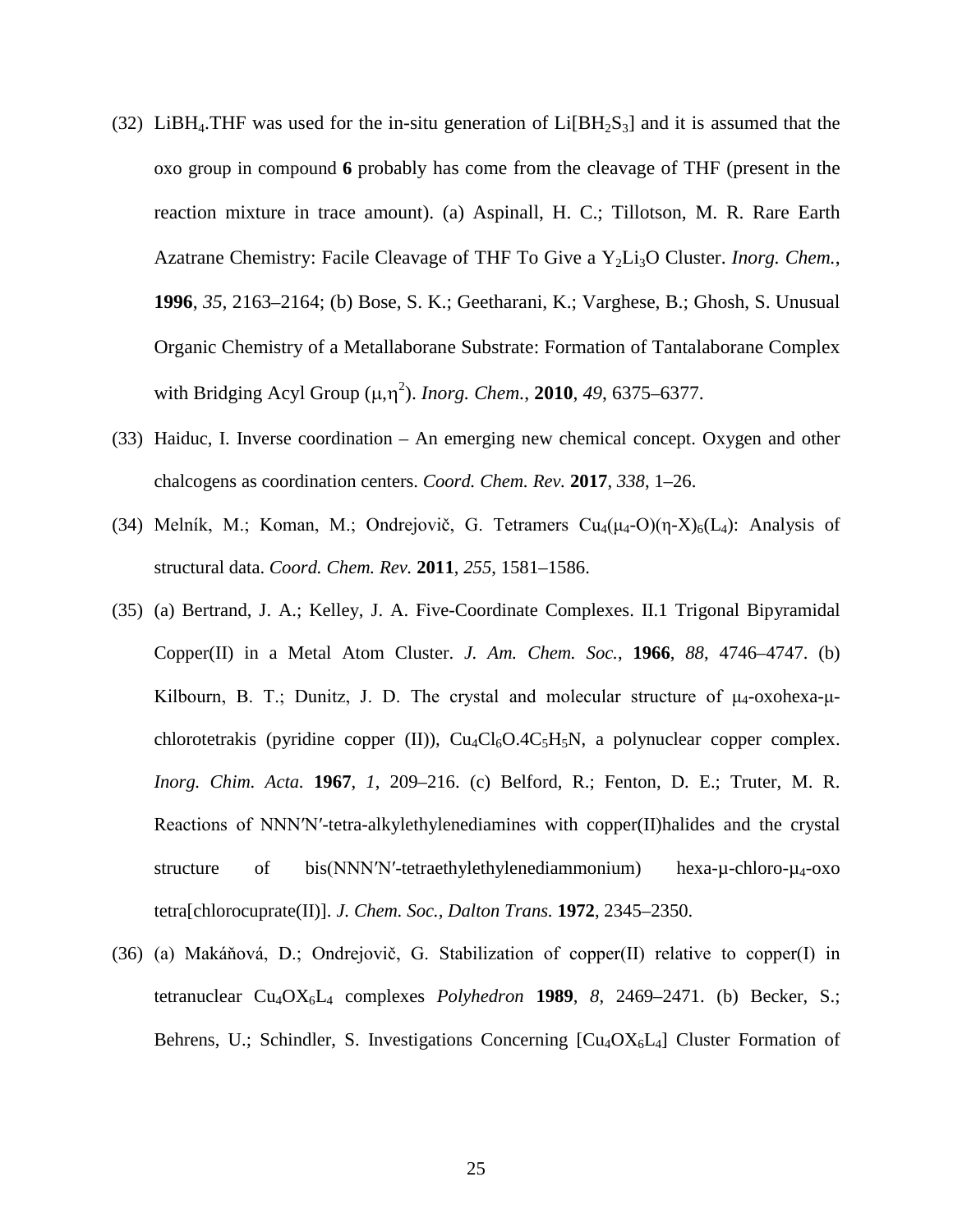Copper(II) Chloride with Amine Ligands Related to Benzylamine. *Eur. J. Inorg. Chem.* **2015**, 2437–2447.

- (37) (a) Chiarella, G. M.; Melgarejo, D. Y.; Prosvirin, A. V.; Dunbar, K. R.; Fackler, Jr J. P. Tetranuclear, Oxygen Centered Copper(II) Clusters Linked Together with Guanidine-Guanidinate Ligands. *J. Clust. Sci.* **2010**, *21*, 551–565. (b) Mishra, A. K.; Verma, S. Decanuclear Copper Framework Supported by a Tripodal Adenine Ligand. *Inorg. Chem.* **2010**, *49*, 3691–3693. (c) Lobana, T. S.; Sultanaa, R.; Butcher, R. J. A Sandmeyer type reaction for bromination of 2-mercapto-1-methylimidazoline  $(N_2C_4H_6S)$  into 2-bromo-1methyl-imidazole (N2C4H5Br) in presence of copper(I) bromide. *Dalton Trans.* **2011**, *40*, 11382–11384. (d) Becker, S.; Dürr, M.; Miska, A.; Becker, J.; Gawlig, C.; Behrens, U.; Ivanović-Burmazović, I.; Schindler, S. Copper Chloride Catalysis: Do μ4-Oxido Copper Clusters Play a Significant Role? *Inorg. Chem.* **2016**, *55*, 3759–3766.
- (38) Stucky, G.; Rundle, R. E. The Crystal and Molecular Structure of  $Mg_4Br_6O_4C_4H_{10}O$ , a Grignard Reagent Oxidation Product. *J. Am. Chem. Soc.* **1964**, *86*, 4821–4825.
- (39) Gaffney, C.; Harrison, P. G.; King, T. J. The crystal and molecular structure of adamanta- (µ4-oxo-hexakis(µ-triphenylsiloxy)-tetralead(II). *Chem. Commun.* **1980**, 1251–1252.
- (40) Cotton, F. A.; Murillo, C. A.; Pascual, I. First Cr(II) Complex with a Tetrahedral  $M_4(\mu_4$ -O) Core:  [M4(μ4-O)(μ-Cl)6(THF)4]. *Inorg. Chem.* **1999**, *38*, 2746–2749.
- (41) Beagley, B.; McAuliffe, C. A.; Rory, P. P. M.; Ndifon, P. T.; Pritchard, R. G. The X-ray crystal structure of  $\mu_4$ -Oxo-hexa- $\mu$ -iodotetrakis[tripropylphosphinemanganese(II)], a manganese(II) cluster derived from the interaction of di-iodotripropylphosphinemanganese(II) with dioxygen. *J. Chem. Soc., Chem. Commun.* **1990**, 309–310.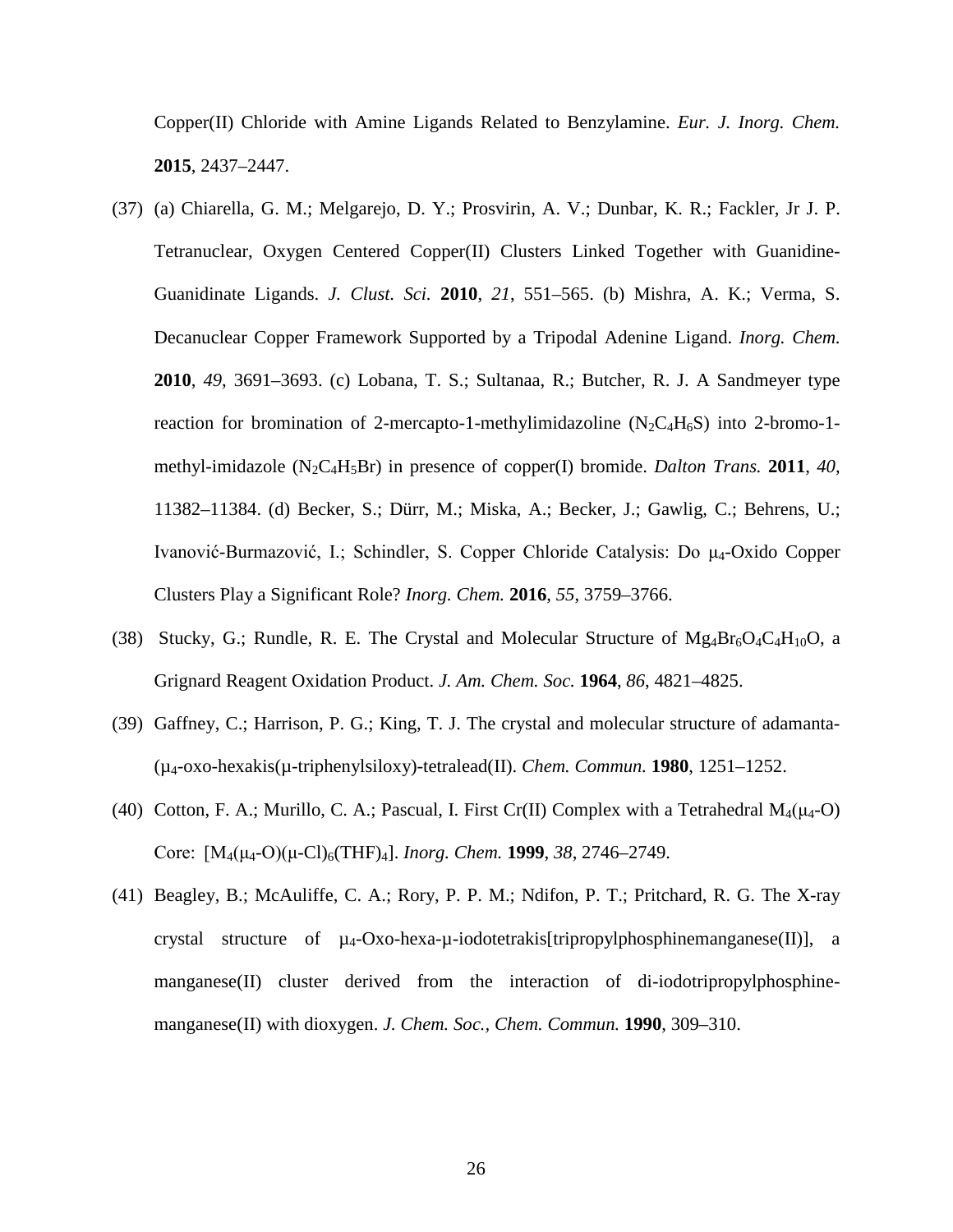- (42) Al-Juaid, S. S.; Buttrus, N. H.; Eaborn, C.; Hitchcock, P. B.; Roberts, A. T. L.; Smith, J. D.; Sullivan, A. C. Novel alkylmetal hydroxides. The crystal and molecular structures of bis( $\mu$ -hydroxy)-bis{tris(dimethylphenylsilyl)methylzinc}, [{(Me<sub>2</sub>PhSi)<sub>3</sub>CZnOH}<sub>2</sub>] and  $\mu_4$ oxo-hexa( $\mu$ -hydroxy)tetrakis{tris(trimethylsilyl)methylindium}, [O{(Me<sub>3</sub>Si)<sub>3</sub>CIn}<sub>4</sub>(OH)<sub>6</sub>]. *J. Chem. Soc., Chem. Commun.* **1986**, 908–909.
- (43) Tonzetich, Z. J.; Eisenberg, R. Luminescent  $\eta^5$ -pentamethylcyclopentadienyl tantalum(V) complexes: synthesis, characterization, and emission spectroscopy. *Inorg. Chim. Acta.*  **2003**, *345*, 340–344.
- (44) Spectroscopic details of compound 1: <sup>1</sup>H NMR (500 MHz, CDCl<sub>3</sub>, 22 °C):  $\delta$  = 2.22 (s, 45H; 3×Cp<sup>\*</sup>), 4.74 ppm (B-H<sub>t</sub>); <sup>11</sup>B{<sup>1</sup>H} NMR (160 MHz, CDCl<sub>3</sub>, 22 °C):  $\delta$  = 0.3 ppm; <sup>13</sup>C{<sup>1</sup>H} NMR (125 MHz, CDCl<sub>3</sub>, 22 °C):  $\delta$  = 117.4 (*C*<sub>5</sub>Me<sub>5</sub>), 12.9 ppm (C<sub>5</sub>Me<sub>5</sub>).
- (45) (a) Sheldrick, G. M. *SHELXS-97*; University of Göttingen: Göttingen, Germany, 1997. (b) SIR92: Altomare, A.; Cascarano, G.; Giacovazzo, C.; Guagliardi, A. Completion and Refinement of Crystal Structures with *SIR92. J. Appl. Crystallogr.* **1993**, *26*, 343−350. (c) Sheldrick, G. M. *SHELXL*: Program for Crystal Structure Refinement, version 2014/3; University of Göttingen: Göttingen, Germany, 2014.
- (46) Perdew, J. P.; Burke, K.; Ernzerhof, M. Generalized Gradient Approximation Made Simple. *Phys. Rev. Lett.* **1996**, *77*, 3865−3868.
- (47) (a) Weinhold, F.; Landis, C. R. Valency and bonding: A natural bond orbital donor acceptor perspective; Cambridge University Press: Cambridge, U.K, 2005. (b) Reed, A. E.; Curtiss, L. A.; Weinhold, F. Intermolecular Interactions from a Natural Bond Orbital, Donor-Acceptor Viewpoint. *Chem. Rev.* **1988**, *88*, 899–926.
- (48) Zhurko, G. A. [http://www.chemcraftprog.com.](http://www.chemcraftprog.com/)